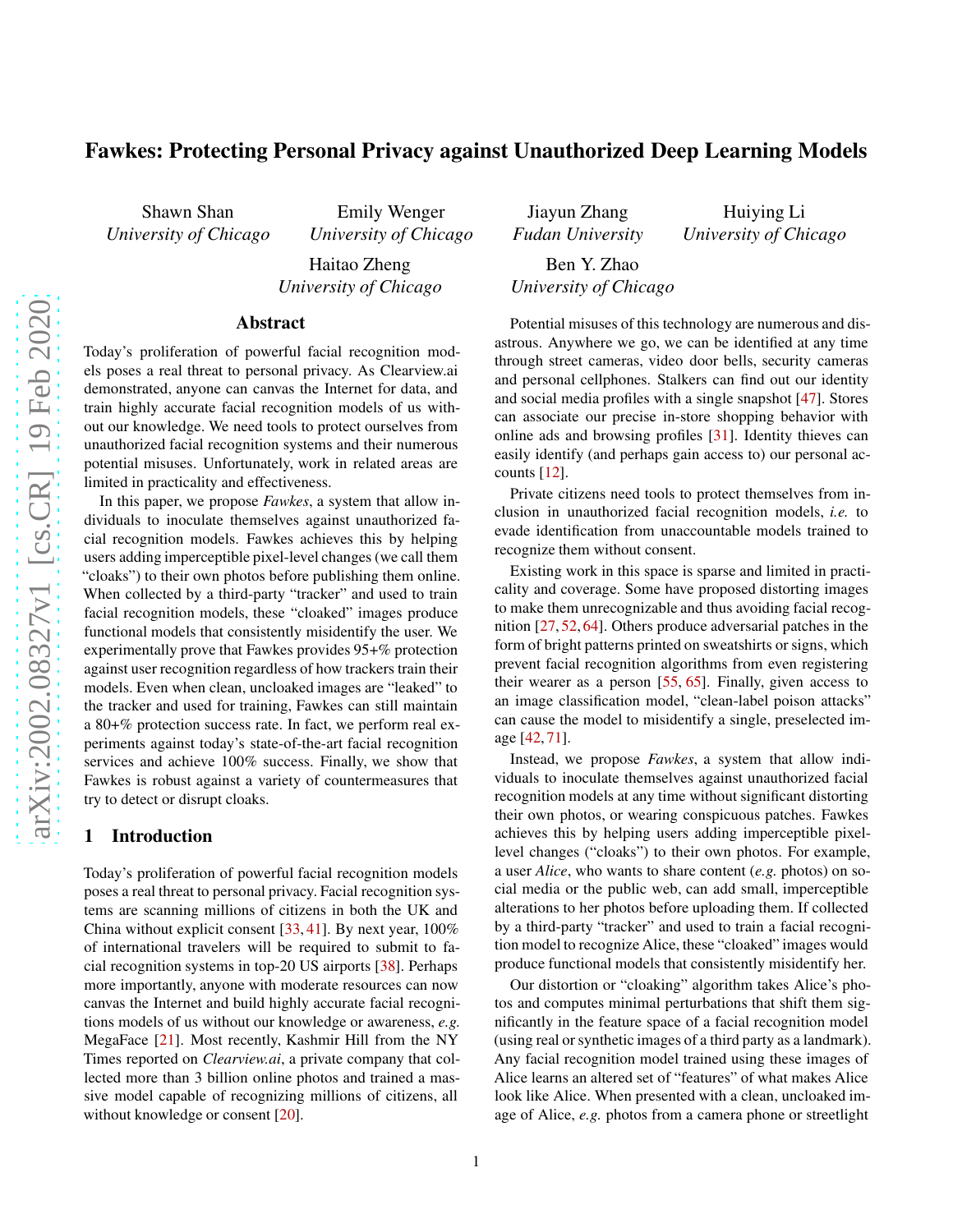camera, the model finds no labels associated with Alice in the feature space near the image, and classifies the photo to another label (identity) nearby in the feature space.

Our exploration of Fawkes produces several key findings:

- We can produce significant alterations to images' feature space representations using perturbations imperceptible to the naked eye ( $DSSIM < 0.007$ ).
- Regardless of how the tracker trains its model (via transfer learning or from scratch), image cloaking provides 95+% protection against user recognition (adversarial training techniques help ensure cloaks transfer to tracker models).
- Real experiments produce 100% success against state-ofthe-art facial recognition services from Microsoft (Azure Face API), Amazon (Rekognition) and Face++. We first "share" our own (cloaked) photos as training data to each service, then apply the resulting models to uncloaked test images of the same person.
- In challenging scenarios where clean, uncloaked images are "leaked" to the tracker and used for training, we show how a single *Sybil* identity can boost privacy protection. This results in 80+% success in avoiding identification even when half of the training images are uncloaked.
- Finally, we consider a tracker who is aware of our image cloaking techniques and evaluate the efficacy of potential countermeasures. We show that image cloaks are robust (maintain high protection rates against) to a variety of mechanisms for both cloak disruption and cloak detection.

### 2 Background and Related Work

To protect user privacy, our image cloaking techniques leverage and extend work broadly defined as poisoning attacks in machine learning. Here, we set the context by discussing prior efforts to help users evade facial recognition models. We then discuss relevant data poisoning attacks, followed by related work on privacy-preserving machine learning and techniques to train facial recognition models.

Note that to protect user privacy from unauthorized deep learning models, we employ attacks against ML models. In this scenario, *users* are the "attackers," and third-party *trackers* running unauthorized tracking are the "targets."

## 2.1 Protecting Privacy via Evasion Attacks

Privacy advocates have considered the problem of protecting individuals from facial recognition systems, generally by making images difficult for a facial recognition model to recognize. Some rely on creating *adversarial examples*, inputs to the model designed to cause misclassification [\[54\]](#page-14-6). These attacks have since been proven possible "in the wild," Sharif *et al.* [\[44\]](#page-13-9) create specially printed glasses that cause the wearer to be misidentified. Komkov and Petiushko [\[24\]](#page-13-10) showed that carefully computed adversarial stickers on a hat

can reduce its wearer's likelihood of being recognized. Others propose "adversarial patches" that target "person identification" models, making it difficult for models to recognize the wearer as a person in an image [\[55,](#page-14-3) [65\]](#page-14-4).

All of these approaches share two limitations. First, they require the user to wear fairly obvious and conspicuous accessories (hats, glasses, sweaters) that are impractical for normal use. Second, in order to evade tracking, they require *full and unrestricted* access (white box access) to the precise model tracking them. Thus they are easily broken (and user privacy compromised) by any tracker that updates its model.

Another line of work seeks to *edit facial images* so that human-like characteristics are preserved but facial recognition model accuracy is significantly reduced. Methods used include k-means facial averaging [\[35\]](#page-13-11), facial inpainting [\[51\]](#page-14-7), and GAN-based face editing [\[27,](#page-13-7)[52,](#page-14-1)[64\]](#page-14-2). Since these dramatically alter the user's face in her photos, we consider them impractical for protecting shared content.

# 2.2 Protecting Privacy via Poisoning Attacks

An alternative to evading models is to disrupt their training. This approach leverages "data poisoning attacks" against deep learning models. These attacks affect deep learning models by modifying the initial data used to train them, usually by adding a set of samples *S* and associated labels *LS*. Previous work has used data poisoning to induce unexpected behaviors in trained DNNs [\[66\]](#page-14-8). In this section, we discuss two data poisoning attacks related to our work, and identify their key limitations when used to protect user privacy.

Clean Label Attacks. A clean-label poisoning attack injects "correctly" labeled poison images into training data, causing a model trained on this data to misclassify a specific image of interest [\[42,](#page-13-8) [71\]](#page-14-5). What distinguishes clean-label attacks from normal poisoning attacks is that all image labels remain unchanged during the poisoning process – only the content of the poisoned images changes.

Our work (Fawkes) works with similar constraints. Our action to affect or disrupt a model is limited to altering a group of images with a correct label, *i.e.* a user can alter her images but cannot claim these are images of someone else.

Current clean label attacks cannot address the privacy problem because of three factors. *First*, they only cause misclassification on a *single, preselected* image, whereas user privacy protection requires the misclassification of any current or future image of the protected user (*i.e.* an entire model class). *Second*, clean label attacks do not transfer well to different models, especially models trained from scratch. Even between models trained on the same data, the attack only transfers with 30% success rate [\[71\]](#page-14-5). *Third*, clean label attacks are easily detectable through anomaly detection in the feature space [\[19\]](#page-13-12).

Model Corruption Attacks. Other recent work proposes techniques to modify images such that they *degrade* the ac-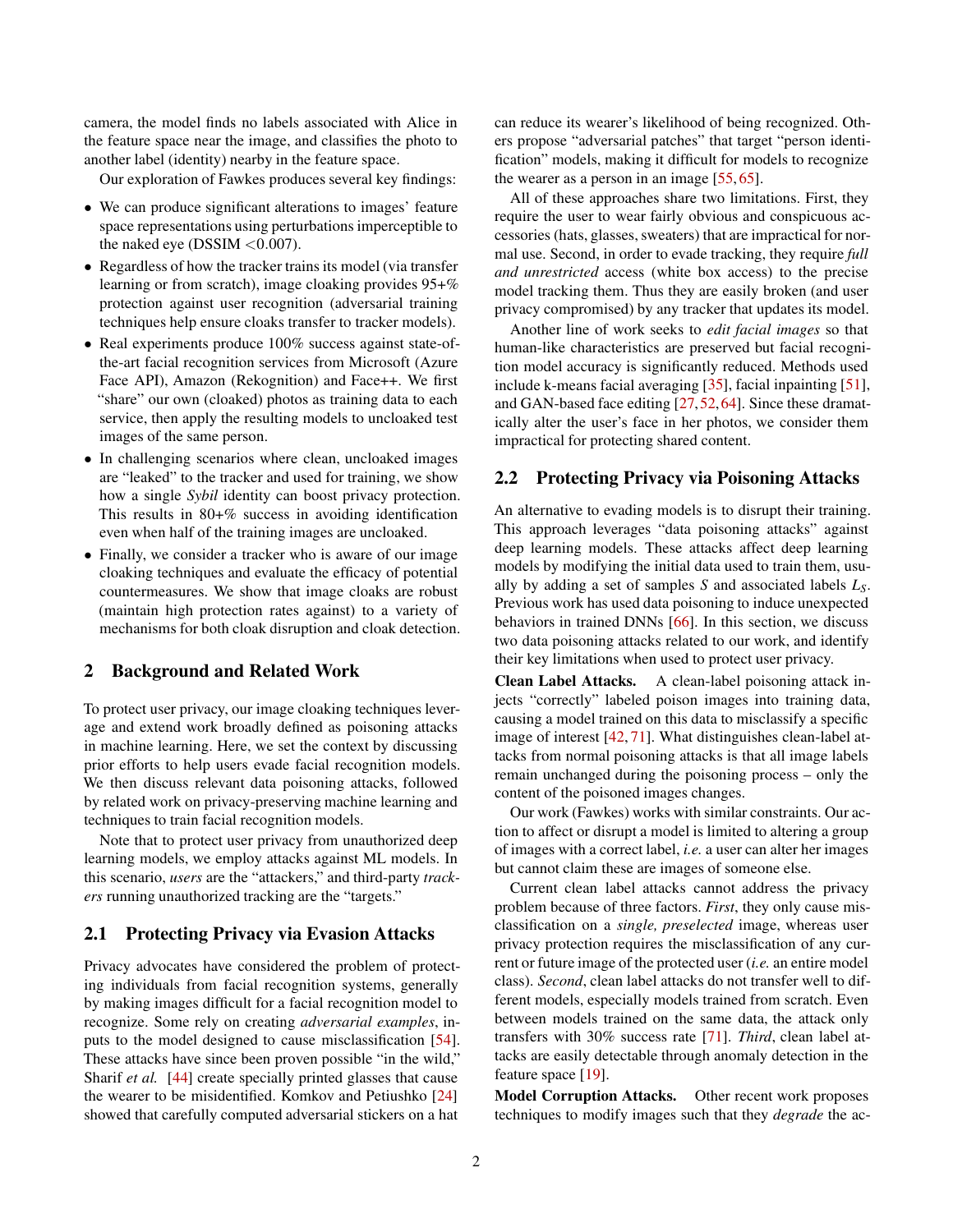<span id="page-2-0"></span>

Figure 1: Our proposed Fawkes system that protects user privacy by cloaking their online photos. (Left) A user *U* applies cloaking algorithm (given a feature extractor  $\Phi$  and images from some target *T*) to generate cloaked versions of *U*'s photos, each with a small perturbation unnoticeable to the human eye. (Right) A tracker crawls the cloaked images from online sources, and uses them to train an (unauthorized) model to recognize and track *U*. When it comes to classifying new (uncloaked) images of *U*, the tracker's model misclassifies them to someone not *U*. Note that *T* does not have to exist in the tracker's model.

curacy of a model trained on them [\[45\]](#page-13-13). The goal is to spread these poisoned images in order to discourage unauthorized data collection and model training. We note that Fawkes' goals are to mislead rather than frustrate. Simply corrupting data of a user's class may inadvertently inform the tracker of the user's evasion attempts and lead to more advanced countermeasures by the tracker. Finally, [\[45\]](#page-13-13) only has a 50% success rate in protecting a user from being recognized.

### <span id="page-2-1"></span>2.3 Other Related Work

Privacy-Preserving Machine Learning. Recent work has shown that ML models can memorize (and subsequently leak) parts of their training data [\[48\]](#page-14-9). This can be exploited to expose private details about members of the training dataset [\[16\]](#page-13-14). These attacks have spurred a push towards *differentially private* model training [\[6\]](#page-13-15), which uses techniques from the field of differential privacy [\[14\]](#page-13-16) to protect sensitive characteristics of training data. We note these techniques imply a trusted model trainer and are ineffective against an unauthorized model trainer.

Feature Extractors & Transfer Learning. Transfer learning uses existing pretrained models as a basis for quickly training models for customized classification tasks, using less training data. Today, it is commonly used to deploy complex ML models (*e.g.* facial recognition or image segmentation [\[70\]](#page-14-10)) at reasonable training costs.

In transfer learning, the knowledge of a pre-trained feature extractor  $\Phi$  is passed on to a new model  $\mathbb{F}_{\theta}$ . Typically, a model  $\mathbb{F}_{\theta}$  can be created by appending a few additional layers to Φ and only training those new layers. The original layers that composed Φ will remain unmodified. As such, pre-existing knowledge "learned" by Φ is passed on to the model  $\mathbb{F}_{\theta}$  and directly influences its classification outcomes. Finally, transfer learning is most effective when the feature extractor and model are trained on similar datasets. For example, a facial recognition model trained on faces extracted from YouTube videos might serve well as a feature extractor for a model designed to recognize celebrities in magazines.

## <span id="page-2-2"></span>3 Protecting Privacy via Cloaking

We propose *Fawkes*, a system to protect the privacy of a *user* against unauthorized facial recognition models trained by a third-party *tracker* on the user's images. Fawkes achieves this by adding subtle perturbations ("cloaks") to the user's images before sharing them. Facial recognition models trained on cloaked images will have a distorted view of the user in the "feature space", *i.e.* the model's internal understanding of what makes the user unique. Thus the models cannot recognize real (uncloaked) images of the user but misclassify them as someone else.

In this section, we first describe the threat model and assumptions for both users and trackers. We then present the intuition behind cloaking and our methodology to generate cloaks. Finally, we discuss why cloaking by individuals is effective against unauthorized facial recognition models.

### 3.1 Assumptions and Threat Model

User. The user's goal is to share her photos online without unknowingly helping third party trackers build facial recognition models that can recognize her. A user protects herself by adding imperceivable perturbations ("cloaks") to her photos before sharing them. This is illustrated in the left part of Figure [1,](#page-2-0) where a cloak is added to this user's photos before they are uploaded.

The design goals for these cloaks are:

- cloaks should be imperceptible and not impact normal use of the image;
- when classifying normal, uncloaked images, models trained on cloaked images should recognize the underlying person with low accuracy.

We assume the user has access to moderate compute resources (*i.e.* a personal laptop) and applies cloaking to her own images locally. We also assume the user has access to some feature extractor, *e.g.* a generic facial recognition model, represented as  $\Phi$  in Figure [1.](#page-2-0) Cloaking is simplified if the user has the same  $\Phi$  as the tracker. We begin with this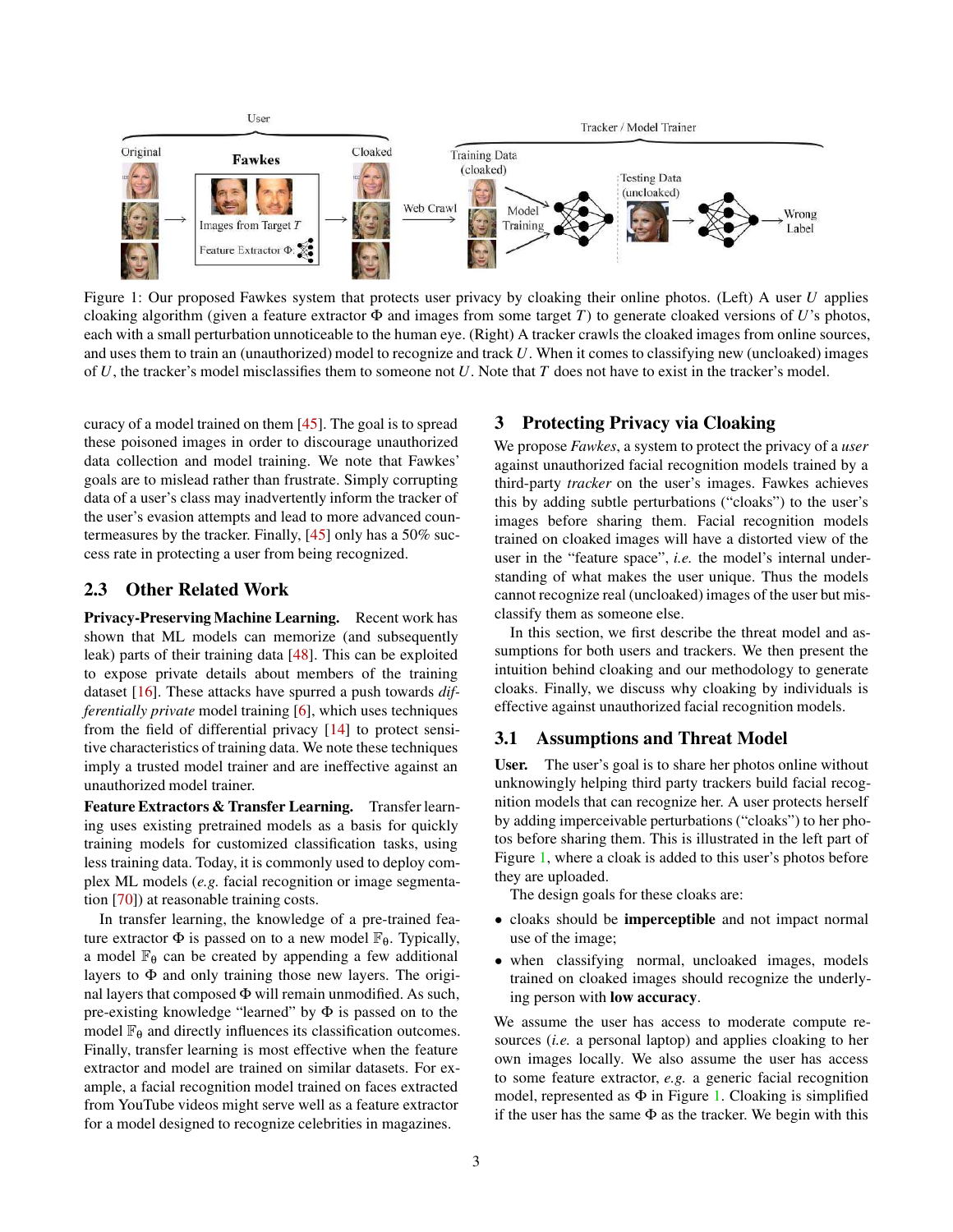common assumption (also used by prior work [\[42,](#page-13-8) [59,](#page-14-11) [71\]](#page-14-5)), since only a few large-scale face recognition models are available in the wild. Later in [§3.4,](#page-4-0) we relax this assumption and show how our design maintains the above properties.

We initially consider the case where the user has the ability to apply cloaking to all her photos to be shared, thus the tracker can only collect cloaked photos of the user. Later in [§7,](#page-9-0) we explore a scenario where a stronger tracker has obtained access to some number of her uncloaked images.

Tracker/Model Trainer. We assume that the tracker (the entity training unauthorized models) is a third party without direct access to user's personal photos (*i.e.* not Facebook or Flickr). The tracker could be a company like Clearview.ai, a government entity, or even an individual. The tracker has significant computational resources. They can either use transfer learning to simplify their model training process (leveraging existing feature extractors), or train their model completely from scratch.

We also assume the tracker's primary goal is to build a powerful model to track many users rather than targeting a single specific person<sup>[1](#page-3-0)</sup>. The tracker's primary data source is a collection of public images of users obtained via web scraping. We also consider scenarios where they are able to obtain some number of uncloaked images from other sources ([§7\)](#page-9-0).

## 3.2 Overview and Intuition

DNN models are trained to identify and extract (often hidden) *features* in input data and use them perform classification. Yet their ability to identify features is easily disrupted by data poisoning attacks during model training, where small perturbations on training data with a particular label (*l*) can shift the model's view of what features uniquely identify *l* [\[42,](#page-13-8)[71\]](#page-14-5). Our work leverages this property to cause misclassification of *any existing or future image* of a single class, providing one solution to the challenging problem of protecting personal privacy against the unchecked spread of facial recognition models.

Intuitively, our goal is to protect a user (*e.g.* Alice)'s privacy by modifying her photos in small and imperceptible ways before posting them online, such that a facial recognition model trained on them learns the wrong features about what makes Alice look like Alice. The model thinks it is successful, because it correctly recognizes its sample of (modified) images of Alice as Alice. However, when unaltered images of Alice, *e.g.* from a surveillance video, are fed into the model, the model does not detect the features it associates with Alice. Instead, it identifies someone else as the person in the video. By simply modifying her online photos, Alice successfully prevents unauthorized trackers and their DNN models from recognizing her true face.

### 3.3 Computing Cloak Perturbations

But how do we determine what perturbations (we call them "cloaks") to apply to Alice's photos? An effective cloak would teach a face recognition model to associate Alice with erroneous features that are quite different from real features defining Alice. Intuitively, the more dissimilar or distinct these erroneous features are from the real Alice, the less likely the model will be able to recognize the real Alice.

In the following, we describe our methodology for computing cloaks for each specific user, with the goal of making the features learned from cloaked photos highly dissimilar from those learned from original (uncloaked) photos.

Notation. Our discussion will use the following notations.

- *x*: Alice's image (uncloaked)
- *x<sup>T</sup>* : target image (image from another class/user *T*) used to generate cloak for Alice
- $\delta(x, x_T)$ : cloak computed for Alice's image *x* based on an image  $x_T$  from label *T*
- $x \oplus \delta(x, x)$ : cloaked version of Alice's image *x*
- Φ: Feature extractor used by facial recognition model
- $\bullet$   $\Phi(x)$ : Feature vector (or feature representation) extracted from an input *x*

Cloaking to Maximize Feature Deviation. Given each photo (*x*) of Alice to be shared online, our ideal cloaking design modifies *x* by adding a cloak perturbation  $\delta(x, x_T)$  to *x* that maximize changes in *x*'s feature representation:

<span id="page-3-1"></span>
$$
\max_{\delta} Dist(\Phi(x), \Phi(x \oplus \delta(x, x_T))), \qquad (1)
$$
\n
$$
\text{subject to } |\delta(x, x_T)| < \rho,
$$

where *Dist*(.) computes the distance of two feature vectors,  $|\delta|$  measures the perceptural perturbation caused by cloaking, and  $\rho$  is the perceptural perturbation budget.

To guide the search for the cloak perturbation in eq  $(1)$ , we use another image  $x_T$  from a different user class  $(T)$ . Since the feature space  $\Phi$  is highly complex,  $x_T$  serves as a landmark, enabling fast and efficient search for the input perturbation that leads to large changes in feature representation. Ideally, *T* should be very dissimilar from Alice in the feature space. We illustrate this in Figure [1,](#page-2-0) where we use Patrick Dempsey (a male actress) as a dissimilar target *T* for the original user (female actor Gwyneth Paltrow).

We note that our design does not assume that the cloak target  $(T)$  and the associated  $x_T$  are used by any tracker's face recognition model. In fact, any user whose feature representation is sufficiently different from Alice's would suffice (see [§3.4\)](#page-4-0). Alice can easily check for such dissimilarity by running the feature extractor  $\Phi$  on other users' online photos. Later in [§4](#page-4-1) we will present the detailed algorithm for choosing the target user *T* from public datasets of facial images. Image-specific Cloaking. When creating cloaks for her photos, Alice will produce image-specific cloaks, *i.e.*  $\delta(x, x_T)$ 

<span id="page-3-0"></span><sup>&</sup>lt;sup>1</sup>Tracking a specific person can be easily accomplished through easier, offline methods, *e.g.* a private investigator who follows the target user, and is beyond the scope of our work.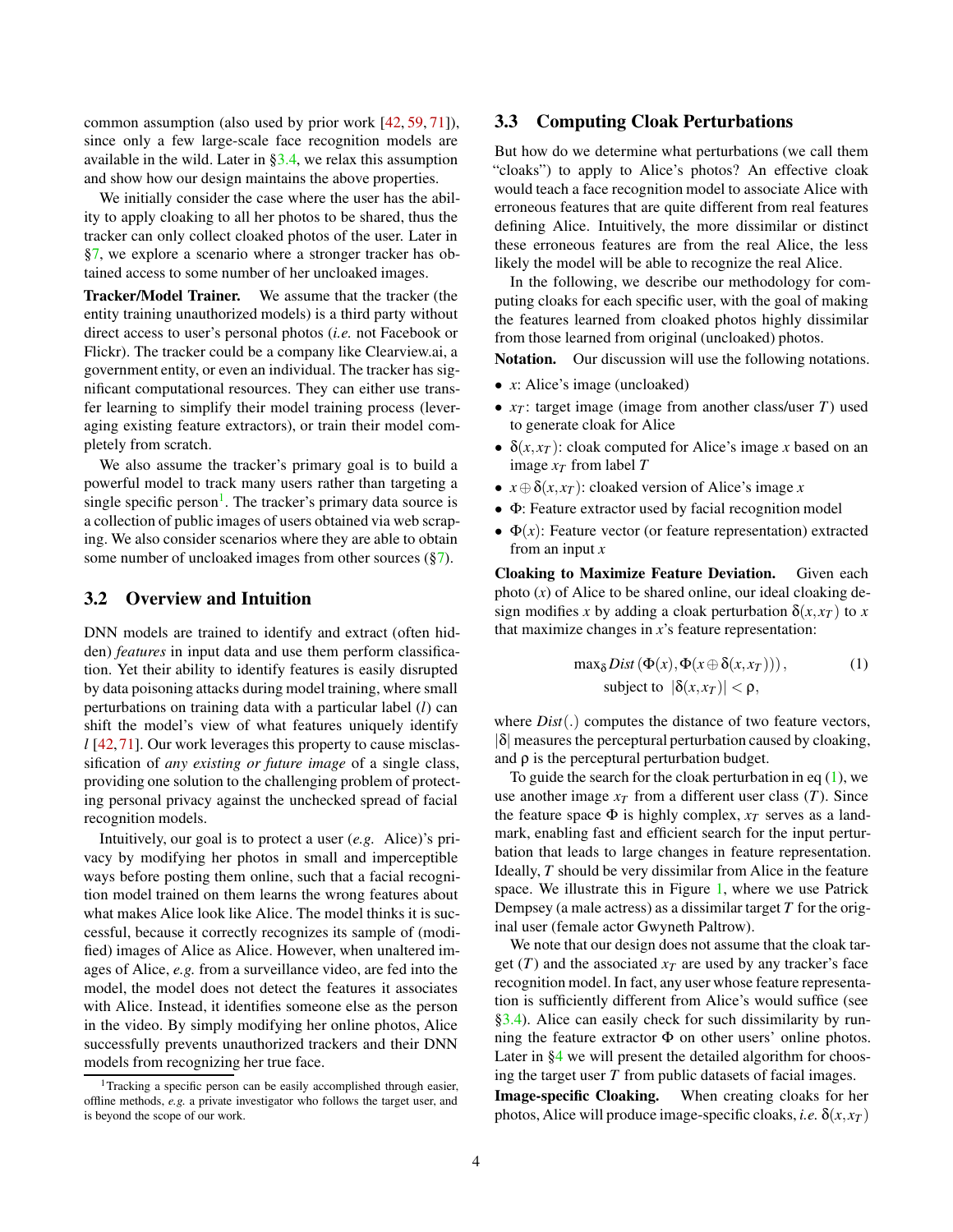is image dependent. Specifically, Alice will pair each original image *x* with a target image  $x<sub>T</sub>$  of class *T*. In our current implementation, the search for  $\delta(x, x_T)$  replaces the ideal optimization defined by eq. [\(1\)](#page-3-1) with the following optimization:

<span id="page-4-3"></span>
$$
\min_{\delta} Dist(\Phi(x_T), \Phi(x \oplus \delta(x, x_T))), \qquad (2)
$$
\n
$$
\text{subject to } |\delta(x, x_T)| < \rho.
$$

Here we search for the cloak for *x* that shifts its feature representation closely towards  $x<sub>T</sub>$ . This new form of optimization also prevents the system from generating extreme  $\Phi(x \oplus \delta(x, x_T))$  values that can be easily detected by trackers using anomaly detection.

Finally, our image-specific cloak optimization will create different cloak patterns among Alice's images. This "diversity" makes it hard for trackers to detect and remove cloaks.

### <span id="page-4-0"></span>3.4 Cloaking Effectiveness & Transferability

Now a user (Alice) can produce cloaked images whose feature representation is dissimilar from her own but similar to that of a target user *T*. But does this translate into the desired misclassification behavior in the tracker model? Clearly, if *T* is a class in the tracker model, Alice's original (uncloaked) images will not be classified as Alice. But under the more likely scenario where *T* is not in the tracker model, does cloaking still lead to misclassification?

We believe the answer is yes. Our hypothesis is that as long as the feature representations of Alice's cloaked and uncloaked images are sufficiently different, the tracker's model will not classify them as the same class. This is because there will be another user class (*e.g. B*) in the tracker model, whose feature representation is more similar to  $\Phi(x)$  (true Alice) than  $\Phi(x \oplus \delta)$  (Alice learned by the model). Thus, the model will classify Alice's normal images as *B*.

We illustrate this in Figure [2](#page-4-2) using a simplified 2D visualization of the feature space. There are 4 classes (*A*, *B*, *U* aka Alice, and *T*) that a tracker wishes to distinguish. The two figures show the tracker model's decision boundary when *U*'s training data is uncloaked and cloaked, respectively. In Figure  $2(a)$  $2(a)$ , the model will learn *U*'s true feature representation as the bottom right corner. In Figure [2\(](#page-4-2)b), *U* uses *T* as the cloak target, and the resulting tracker model will learn *U*'s feature representation  $\Phi(x \oplus \delta)$  as green triangles near *T* (top left corner). This means that the area corresponding to *U*'s original feature representation  $\Phi(x)$  will be classified as *B*. More importantly, this (mis)classification will occur whether or not *T* is a class in the tracker's model.

Our above discussion assumes the tracker's model contains a class whose feature representation is more similar to the user's original feature representation than her cloaked feature representation. This is a reasonable assumption when the tracker's model targets many users (*e.g.* 1,000) rather than a few users  $(e.g. 2)$ . Later in  $\S$ <sup>5</sup> we confirm that cloaking is highly effective against multiple facial recognition models with anywhere from 65 to 10,575 classes.

<span id="page-4-2"></span>

Figure 2: The intuition for why a tracker's model trained on *U*'s cloaked photos will misclassify *U*'s original photos, visualized on a simplified 2D feature space with four user classes *A*, *B*, *U* (aka Alice), *T*. (a) decision boundaries of the model trained on *U*'s uncloaked photos. (b) decision boundaries when trained on *U*'s cloaked photos (with target *T*).

Transferability. Our above discussion also assumes that the user has the same feature extractor  $\Phi$  as is used to train the tracker model. Under the more general scenario, the effectiveness of cloaking against any tracker models relies on the *transferability* effect, the property that models trained for similar tasks share similar properties and vulnerabilities, even when they were trained on different architectures and different training data [\[13,](#page-13-17) [39,](#page-13-18) [50,](#page-14-12) [70\]](#page-14-10).

This transferability property suggests that cloaking should still be effective even if the tracker performs transfer learning using a different feature extractor or trains their model from scratch. Because the user's and tracker's feature extractors/models are designed for similar tasks (*i.e.* facial recognition), cloaks should be effective regardless of the tracker's training method. Later, we empirically evaluate cloaking success rate when trackers use different feature extractors ([§5.3\)](#page-6-0) or train models from scratch  $(\S5.4)$ . In all scenarios, cloaking is highly effective  $(> 95\%$  protection rate).

#### <span id="page-4-1"></span>4 The Fawkes Image Cloaking System

We now present the detailed design of *Fawkes*, a practical image cloaking system that allows users evade identification by unauthorized facial recognition models. Fawkes uses three steps to help a user modify and publish her online photos.

Given a user*U*, Fawkes takes as input the set of*U*'s photos to be shared online  $X_U$ , the (generic) feature extractor  $\Phi$ , and the cloak perturbation budget ρ.

Step 1: Choosing a Target Class *T*. First, Fawkes examines a publicly available dataset that contains numerous groups of images, each identified with a specific class label, *e.g.* Bob, Carl, Diana. Fawkes randomly picks *K* candidate target classes and their images from this public dataset and uses the feature extractor  $\Phi$  to calculate  $C_k$ , the centroid of the feature space for each class  $k = 1..K$ . Fawkes picks as the target class *T* the class in the *K* candidate set whose feature representation centroid is most dissimilar from the feature representations of all images in XU, *i.e.*

$$
T = \underset{k=1..K}{\text{argmax min}} \; Dist(\Phi(x), C_k). \tag{3}
$$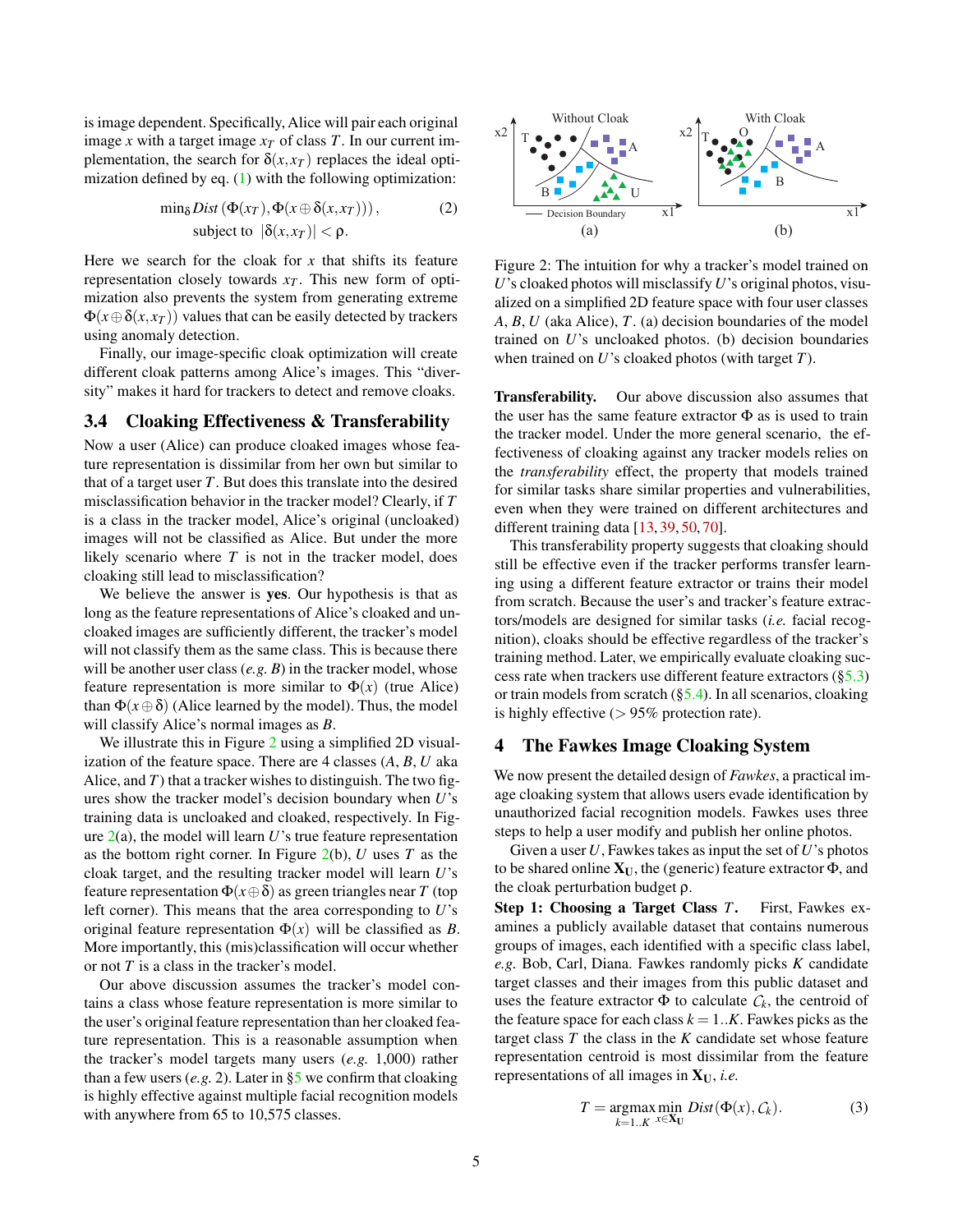We use L2 as the distance function in feature space, *Dist*(.). Step 2: Computing Per-image Cloaks. Let  $X_T$  represent the set of target images available to user *U*. For each image of user  $U, x \in X_U$ , Fawkes randomly picks an image  $x_T \in X_T$ , and computes a cloak  $\delta(x, x_T)$  for *x*, following the optimiza-tion defined by eq. [\(2\)](#page-4-3), subject to  $|\delta(x, x_T)| < \rho$ .

In our implementation,  $|\delta(x, x_T)|$  is calculated using the DSSIM (Structural Dis-Similarity Index) [\[61,](#page-14-13) [62\]](#page-14-14). Different from the  $L_p$  distance used in previous work  $[9, 25, 43]$  $[9, 25, 43]$  $[9, 25, 43]$  $[9, 25, 43]$  $[9, 25, 43]$ , DSSIM has gained popularity as a measure of user-perceived image distortion [\[23,](#page-13-22)[28,](#page-13-23)[59\]](#page-14-11). Bounding cloak generation with this metric ensures that cloaked versions of images are visually similar to the originals.

We apply the *penalty method* [\[37\]](#page-13-24) to reformat and solve the optimization in eq. $(2)$  as follows:

 $\min_{\mathbf{x}} \text{Dist}(\Phi(x_T), \Phi(x \oplus \delta(x, x_T))) + \lambda \cdot \max(|\delta(x, x_T)| - \rho, 0)$ δ

Here  $\lambda$  controls the impact of the input perturbation caused by cloaking. When  $\lambda \rightarrow \infty$ , the cloaked image is visually identical to the original image. In our implementation, we found that  $\lambda = 10^{10}$  is sufficiently large to enforce the perturbation constraint. Finally, to ensure the input pixel intensity remains in the correct range  $([0, 255])$ , we transform the intensity values into *tanh* space as proposed in previous work [\[9\]](#page-13-19).

Step 3: Limiting Content. Now the user *U* has created the set of cloaked images that she can post and share online. However, the user must be careful to ensure that no uncloaked images are shared online and associated with her identity. Any images shared by friends and labeled or tagged with her name would provide uncloaked training data for a tracker model. Fortunately, a user can proactively "untag" herself on most photo sharing sites.

Even so, a third party might be able to restore those labels and re-identify her in those photos using friendlist intersection attacks [\[63\]](#page-14-15). Thus, in [§7,](#page-9-0) we expand the design of Fawkes to address trackers who are able to obtain uncloaked images in addition to cloaked images of the user.

## <span id="page-5-0"></span>5 System Evaluation

In this section, we evaluate the effectiveness of Fawkes. We first describe the datasets, models, and experimental configurations used in our tests. We then present results for cloaking in three different scenarios: 1) the user produces cloaks using the same feature extractor as the tracker; 2) the user and tracker use different feature extractors; and 3) the tracker trains models from scratch (no feature extractor).

Our key findings are: cloaking is highly effective when users share a feature extractor with the tracker; efficacy could drop when feature extractors are different, but can be restored to near perfection by making the user's feature extractor robust (via adversarial training); and, similarly, cloaks generated on robust feature extractors work well even when trackers train models from scratch.

## 5.1 Experiment Setup

Our experiments require two components. First, we need feature extractors that form the basis of facial recognition models for both the user's cloaking purposes and the tracker's model training. Second, we need datasets that emulate a set of user images scraped by the tracker and enable us to evaluate the impact of cloaking.

Feature Extractors. There are few publically available, large-scale facial recognition models. Thus we train feature extractors using two large ( $\geq$  500K images) datasets on different model architectures (details in Table [2\)](#page-6-1).

- VGGFace2 contains 3.14M images of 8,631 subjects downloaded from Google Image Search [\[7\]](#page-13-25).
- WebFace has 500,000 images of faces covering roughly 10,000 subjects collected from the Internet [\[69\]](#page-14-16).

Using these two datasets, we build four feature extractors, two from each. We use two different model architectures: a) DenseNet-121 [\[22\]](#page-13-26), a 121 layer neural network with 7M parameters, and b) InceptionResNet V2 [\[53\]](#page-14-17), a 572 layer deep neural network with over 54M parameters. Our trained models have comparable accuracy with previous work [\[7,](#page-13-25) [34,](#page-13-27) [59\]](#page-14-11) and perform well in transfer learning scenarios. For clarity, we abbreviate feature extractors based on their dataset/architecture pair. Table [1](#page-6-2) lists the classification accuracy for our feature extractors and student models.

Tracker's Training Datasets. Under the scenario where the tracker trains its facial recognition model from scratch  $(\S5.4)$ , we assume they will use the above two large datasets (VGGFace2, WebFace). Under the scenario where they apply transfer learning  $(\S5.2 \text{ and } \S5.3)$ , the tracker uses the following two smaller datasets (more details in Table [2\)](#page-6-1).

- PubFig contains 5,850 training images and 650 testing images of 65 public figures<sup>[2](#page-5-1)</sup> [\[5\]](#page-13-28).
- FaceScrub contains 100,000 images of 530 public figures on the Internet  $[36]^3$  $[36]^3$  $[36]^3$ .

To perform transfer learning, the tracker adds a softmax layer at the end of the feature extractor (see  $\S 2.3$ ), and fine-tunes the added layer using the above dataset.

Cloaking Configuration. In our experiments, we randomly choose a user class *U* in the tracker's model, *e.g.* a random user in PubFig, to be the user seeking protection. We then apply the target selection algorithm described in [§4](#page-4-1) to select a target class *T* from a small subset of users in VGGFace2 and WebFace. Here we ensure that *T* is not a user class in the tracker's model.

For each given *U* and *T* pair, we pair each image *x* of *U* with an image  $x_T$  from T, and compute the cloak for x. For this we run the Adam optimizer for 1000 iterations with a

<span id="page-5-1"></span> $2$ We exclude 18 celebrities also used in the feature extractor datasets.

<span id="page-5-2"></span><sup>3</sup>We could only download 60,882 images for 530 people, as some URLs were removed. Similarly, prior work [\[68\]](#page-14-18) only retrieved 48,579 images.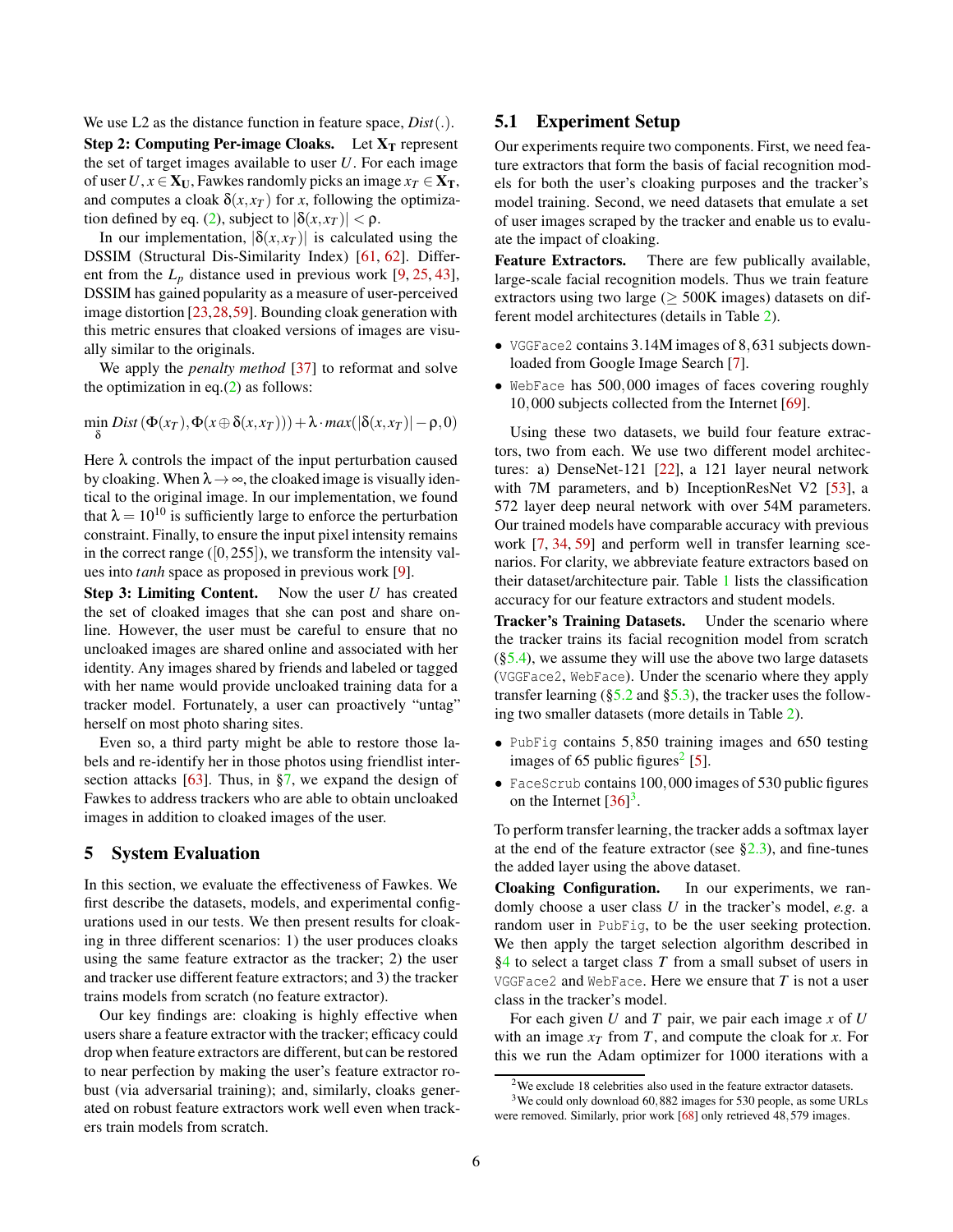<span id="page-6-2"></span>

| <b>Teacher Dataset</b> | <b>Model Architecture</b> | <b>Abbreviation</b> | <b>Teacher Testing</b> | <b>Student Testing Accuracy</b> |           |
|------------------------|---------------------------|---------------------|------------------------|---------------------------------|-----------|
|                        |                           |                     | Accuracy               | <b>PubFig</b>                   | FaceScrub |
| WebFace                | <b>InceptionResNet</b>    | Web-Incept          | 74.13%                 | 95.82%                          | 91.56%    |
| WebFace                | <b>DenseNet</b>           | Web-Dense           | 75.90%                 | 95.62%                          | 94.18%    |
| VGGFace2               | InceptionResNet           | VGG2-Incept         | 81.03%                 | 95.23%                          | 90.48%    |
| VGGFace2               | <b>DenseNet</b>           | VGG2-Dense          | 82.43%                 | 96.40%                          | 91.93%    |

Table 1: The four feature extractors used in our evaluation, their classification efficacy and those of their student models.

<span id="page-6-1"></span>

| <b>Dataset</b> | # of Labels | <b>Input Size</b>                   | # of Training Images |
|----------------|-------------|-------------------------------------|----------------------|
| PubFiq         | 65          | $224 \times 224 \times 3$           | 5.850                |
| FaceScrub      | 344         | $224 \times 224 \times 3$ 37,905    |                      |
| WebFace        | 10.575      | $224 \times 224 \times 3$   475.137 |                      |
| VGGFace2       | 8.631       | $224 \times 224 \times 3$           | 3.141.890            |

Table 2: Datasets emulating user images in experiments.

learning rate of 0.5. Like prior work [\[59\]](#page-14-11), we set the cloak perturbation threshold  $\rho = 0.007$ .

As discussed earlier, we evaluate our cloaking under three scenarios, *U* and tracker model sharing the same feature extractor  $(\S5.2)$ , the two using different feature extractors  $(\S5.3)$ , and the tracker training model from scratch without using any pre-defined feature extractor ([§5.4\)](#page-7-0).

Evaluation Metrics. In each scenario, we evaluate cloak performance using two metrics: *protection success rate*, which is the tracker model's misclassification rate for clean (uncloaked) images of *U*, and *normal accuracy*, which is the overall classification accuracy of the tracker's model on users beside *U*. We report each result as the average of 10 runs (each run randomly selects a user *U* to protect). When needed, we indicate the configuration of user/tracker feature extractors using the notation <entity>:<feature extractor>.

### <span id="page-6-3"></span>5.2 User/Tracker Sharing a Feature Extractor

We start from the simple case where the user uses the same feature extractor as the tracker to generate cloaks. We randomly select a label from PubFig or FaceScrub to be the Fawkes user *U*. We then compute "cloaks" for a subset of *U*'s images, using each of the four feature extractors in Table [1.](#page-6-2) On the tracker side, we perform transfer learning on the *same* feature extractor (with cloaked images of *U*) to build a model that recognizes *U*. Finally, we evaluate whether the tracker model can correctly identify other *clean* images of *U* it has not seen before.

Results show that cloaking offers perfect protection, *i.e. U* is always misclassified as someone else, for all four feature extractors and under the perturbation budget  $\rho = 0.007$ . To explore the impact of  $\rho$ , Figure [4](#page-7-1) plots protection success rate vs. ρ when the tracker runs on the FaceScrub dataset. Fawkes achieves 100% protection success rate when  $\rho >$ 0.005. Figure [5](#page-7-2) shows original and cloaked images, demonstrating that cloaking does not visually distort the original image. Even when  $\rho = 0.007$ , the perturbation is barely detectable by the naked eye on a full size, color image. For calibration, note that prior work [\[28\]](#page-13-23) claims much higher DSSIM

values (up to 0.2) are imperceptible to the human eye. Finally, the average *L*2 norm of our cloaks is 5.44, which is smaller than that of perturbations used in prior works [\[29,](#page-13-30) [59\]](#page-14-11).

Feature Space Deviation. The goal of a cloak is to change the image's feature space representation in the tracker's model. To examine the effect of the cloak in the tracker model, we visualize feature space representations of user images before and after cloaking, their chosen target images, and a randomly chosen class from the tracker's dataset. We use principal components analysis (PCA, a common dimensionality reduction technique) to reduce the high dimensional feature space to 2 dimensions. Figure [3](#page-7-1) shows the PCA results for cloaked images from a PubFig class, using cloaks constructed on the Web-Incept feature extractor. Figure  $3(a)$  $3(a)$ shows the feature space positions of the original and target images before cloaking, along with a randomly selected class. Figure [3\(](#page-7-1)b) shows the updated feature space after the original images have been cloaked. It is clear that feature space representations of the cloaked images are well-aligned with those of the target images, validating our intuition for cloaking (an abstract view in Figure [2\)](#page-4-2).

**Impact of Label Density.** As discussed in  $\S3$ , the number of labels present in the tracker's model impacts performance. When the tracker targets fewer labels, the feature space is "sparser," and there is a greater chance the model continuesto associate the original feature space (along with the cloaked feature space) with the user's label. We empirically evaluate the impact of fewer labels on cloaking success using the PubFig and FaceScrub datasets (65 and 530 labels, respectively). We randomly sample *N* labels (varying *N* from 2 to 10) to construct a model with fewer labels. Figure [6](#page-8-0) shows that for PubFig, cloaking success rate grows from 67.99% for 2 labels to  $> 99\%$  for more than 6 labels, confirming that a higher label density improves cloaking effectiveness.

# <span id="page-6-0"></span>5.3 User/Tracker Using Different Feature Extractors

We now consider the scenario when the user and tracker use different feature extractors to perform their tasks. While the model transferability property suggests that there are significant similarities in their respective model feature spaces (since both are trained to recognize faces), their differences could still reduce the efficacy of cloaking. Cloaks that shift image features significantly in one feature extractor may produce a much smaller shift in a different feature extractor.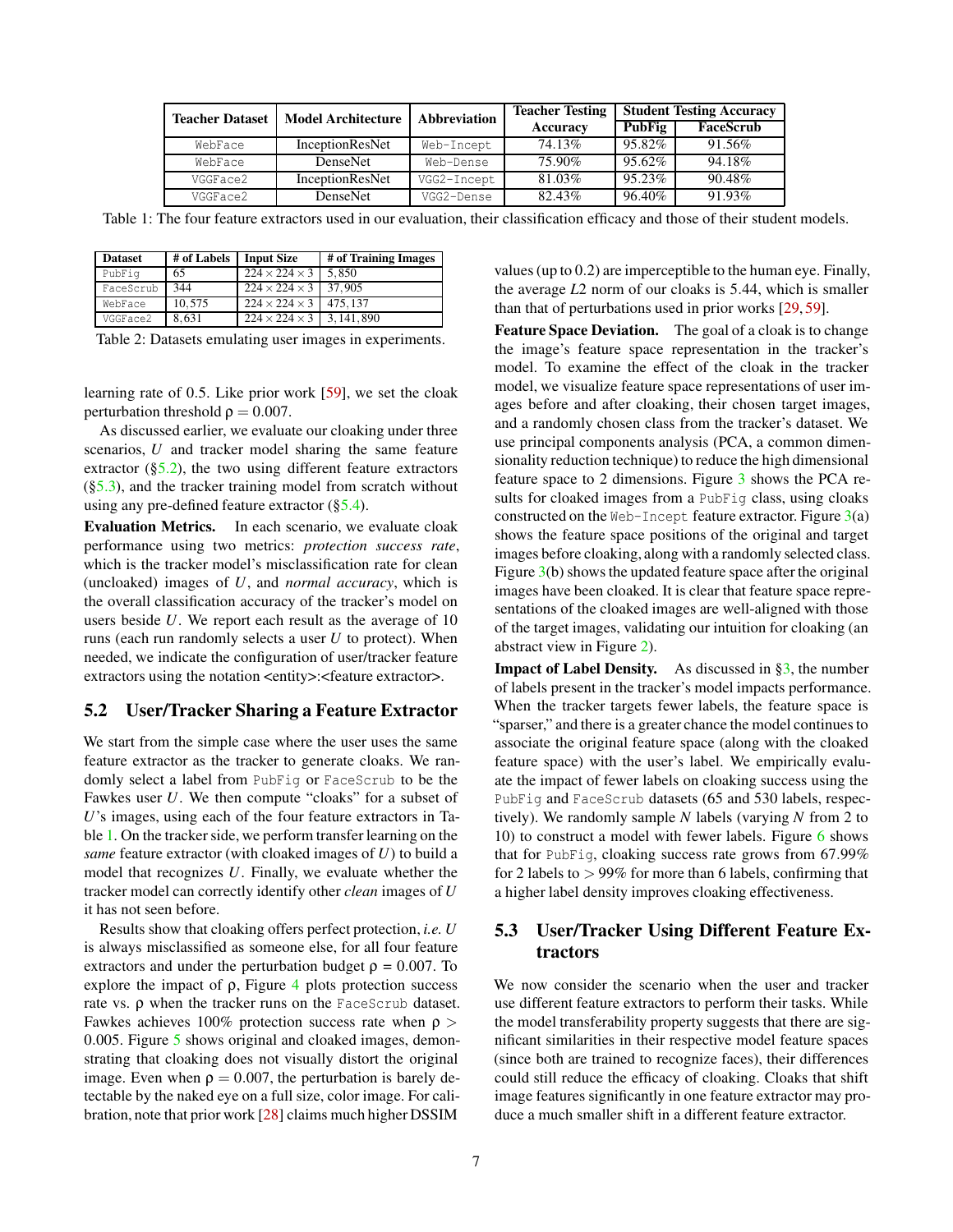<span id="page-7-1"></span>

 1 Protection Success Rate Protection Success Rate 0.8 0.6 0.4  $0.2$  0 0 0.002 0.004 0.006 0.008 0.01 DSSIM Perturbation Budge

Figure 3: 2-D PCA visualization of VGG2-Dense feature space representations of user images (sampled from FaceScrub) before/after cloaking. Triangles are user's images, red crosses are target images, grey dots are images from another class.

Figure 4: Protection performance as DSSIM perturbation budget increases. (User/Tracker: Web-Incept)

<span id="page-7-2"></span>

Figure 5: Pairs of original and cloaked images ( $\rho = 0.007$ ).

To illustrate this, we empirically inspect the change in feature representation between two different feature extractors. We take the cloaked images (optimized using VGG2-Dense), original images, and target images from the PubFig dataset and calculate their feature representations in a *different* feature extractor, Web-Incept. The result is visualized using two dimensional PCA and shown in Figure [7.](#page-8-0) From the PCA visualization, the reduction in cloak effectiveness is obvious. In the tracker's feature extractor, the cloak "moves" the original image features only slightly towards the target image features (compared to Figure [3\(](#page-7-1)b)).

Robust Feature Extractors Boost Transferability. To address the problem of cloak transferability, we draw on recent work linking model robustness and transferability. Demontis *et al.* [\[13\]](#page-13-17) argue that an input perturbation's (in our case, cloak's) ability to transfer between models depends on the "robustness" of the feature extractor used to create it. They show that more "robust" models are less reactive to small perturbations on inputs. Furthermore, they claim that perturbations (or, again, cloaks) generated on more robust models will take on "universal" characteristics that are able to effectively fool other models.

Following this intuition, we propose to improve cloak transferability by increasing the user feature extractor's robustness. This is done by applying *adversarial training* [\[17,](#page-13-31) [30\]](#page-13-32), which trains the model on perturbed data to make it less sensitive to similar small perturbations on inputs. Specifically, for each feature extractor, we generate adversarial examples using the PGD attack [\[25\]](#page-13-20), a widely used method

for adversarial training. Following prior work [\[30\]](#page-13-32), we run the PGD<sup>[4](#page-7-3)</sup> algorithm for 100 steps using a step size of 0.01. We train each feature extractor for an additional 10 epochs. These updated feature extractors are then used to generate user cloaks on the PubFig and FaceScrub datasets.

Result in Table [3](#page-8-1) show that each robust feature extractor produces cloaks that transfer almost perfectly to the tracker's models. Cloaks now have protection success rates > 95.00% when the tracker uses a different feature extractor. We visualize their feature representation using PCA in Figure [8](#page-8-0) and see that, indeed, cloaks generated on robust extractors transfer better than cloaks computed on normal ones.

## <span id="page-7-0"></span>5.4 Tracker Models Trained from Scratch

Finally, we consider the scenario in which a powerful tracker trains their model from scratch. We select the user *U* to be a label inside the WebFace dataset. We generate cloaks on user images using the robust VGG2-Incept feature extractor from [§5.3.](#page-6-0) The tracker then uses the WebFace dataset (but *U*'s cloaked images) to train their model from scratch. Again our cloack achieves a success rate of 100%. Other combinations of labels and user-side feature generators all have 100% protection success.

#### 6 Image Cloaking in the Wild

Our results thus far have focused on limited configurations, including publicly available datasets and known model architectures. Now, we wish to understand the performance of Fawkes on deployed facial recognition systems in the wild.

We evaluate the real-world effectiveness of image cloaking by applying Fawkes to photos of one of the co-authors. We then intentionally leak a portion of these cloaked photos to public cloud-based services that perform facial recognition, including Microsoft Azure Face [\[3\]](#page-13-33), Amazon Rekognition [\[2\]](#page-12-0), and Face++ [\[4\]](#page-13-34). These are the global leaders in facial recognition and their services are used by businesses, police, private entities, and governments in the US and Asia.

<span id="page-7-3"></span><sup>4</sup>We found that robust models trained on CW attack samples [\[10\]](#page-13-35) produce similar results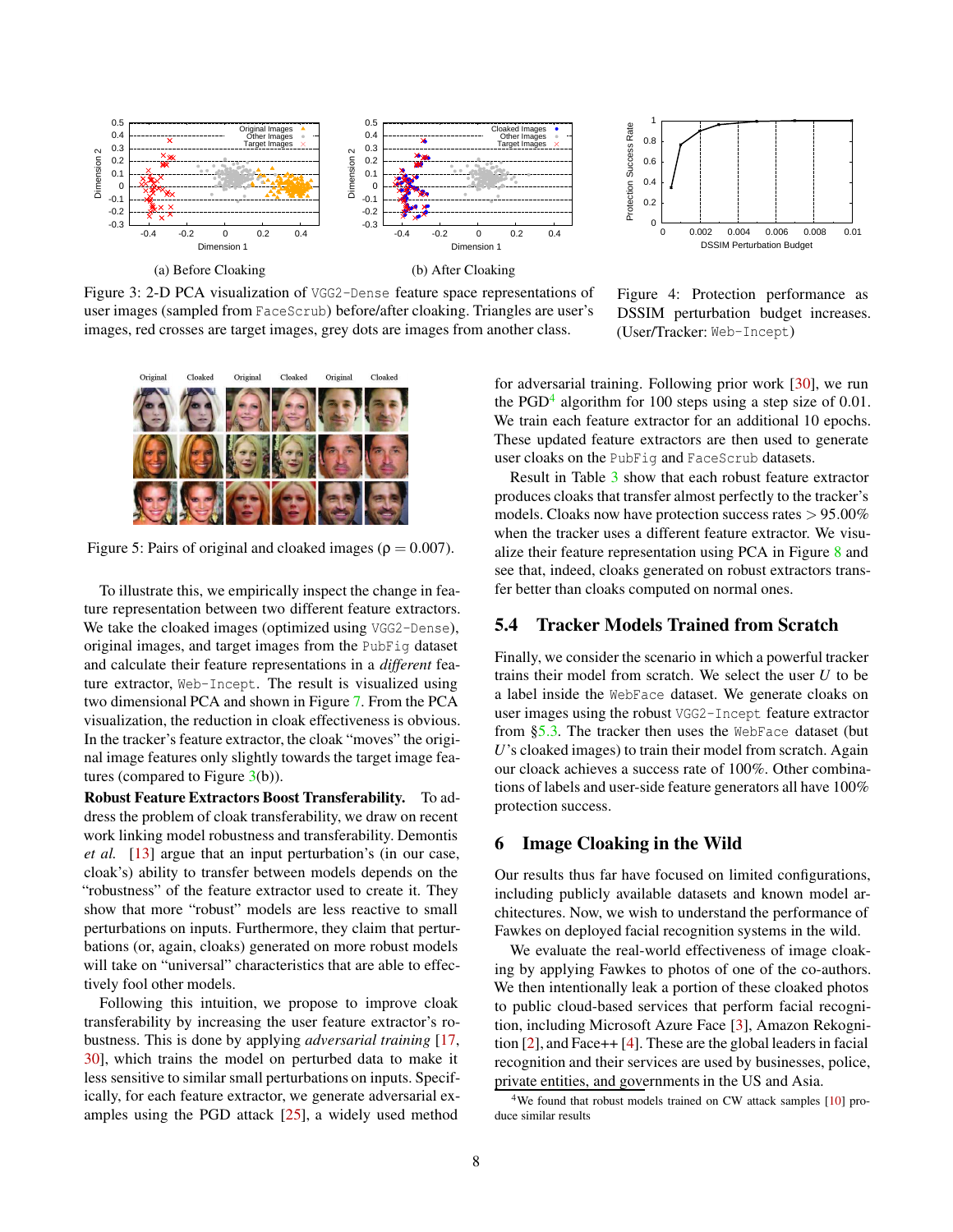<span id="page-8-1"></span>

| <b>User's Robust</b> | <b>Model Trainer's Feature Extractor</b> |             |         |            |         |            |         |           |
|----------------------|------------------------------------------|-------------|---------|------------|---------|------------|---------|-----------|
| <b>Feature</b>       |                                          | VGG2-Incept |         | VGG2-Dense |         | Web-Incept |         | Web-Dense |
| <b>Extractor</b>     | PubFig                                   | FaceScrub   | PubFig  | FaceScrub  | PubFig  | FaceScrub  | PubFig  | FaceScrub |
| VGG2-Incept          | 100%                                     | $100\%$     | $100\%$ | $100\%$    | 95.00%  | $100\%$    | $100\%$ | $100\%$   |
| VGG2-Dense           | 100%                                     | $100\%$     | $100\%$ | $100\%$    | $100\%$ | 100%       | $100\%$ | 100%      |
| Web-Incept           | 100%                                     | $100\%$     | 100%    | 100%       | 100%    | 100%       | 98.99%  | 99.25%    |
| Web-Dense            | 100%                                     | $100\%$     | 100%    | 100%       | 100%    | 96.81%     | 100%    | $95.55\%$ |

Table 3: Protection performance of cloaks generated on robust feature extractors.

<span id="page-8-0"></span>





Figure 6: Protection performance im- Figure 7: Cloaking is less effective when proves as the number of labels in tracker's model increases. (User/Tracker: Web-Incept)

users and trackers use different feature extractors. (User: VGG2-Dense, Tracker: Web-Incept)

Figure 8: Cloaks generated on robust models transfer better between feature extractors. (User: VGG2-Dense, Tracker: Web-Incept)

## 6.1 Experimental Setup

We manually collected 82 high-quality pictures of a coauthor that feature a wide range of lighting conditions, poses, and facial expressions. We separate the images into two subsets, one set of 50 images for "training" and one set of 32 images for "testing." We generate both normal and robust cloaks for the "training" images using the setup discussed in Section [5](#page-5-0) (using normal and robust versions of the Web-Incept feature extractor). This allows us to compare the relative effectiveness of normal and robust user feature extractors in real life.

For each API service, we experiment with three scenarios:

- Unprotected: We upload original training images, and test the model's classification accuracy on testing images.
- Normal Cloak: We upload training images protected by a *nonrobust* cloak and then test the model's classification accuracy on the testing images.
- Robust Cloak: We upload training images protected by a *robust* cloak and test the model's classification accuracy on the testing images.

For each scenario, we use the online service APIs to upload training images to the API database, and then query the APIs using the uncloaked testing images. The reported protection success rate is the proportion of uncloaked test images that the API fails to correctly identify as our co-author.

### 6.2 Real World Protection Performance

Microsoft Azure Face API. Microsoft Azure Face API [\[3\]](#page-13-33) is part of Microsoft Cognitive Services, and is reportedly used by many large corporations including Uber and Jet.com.

<span id="page-8-2"></span>

| Face                        | <b>Protection Success Rate</b> |                     |                     |  |  |
|-----------------------------|--------------------------------|---------------------|---------------------|--|--|
| Recognition                 | Without                        | <b>Protected by</b> | <b>Protected by</b> |  |  |
| API                         | protection                     | normal cloak        | robust cloak        |  |  |
| Microsoft Azure<br>Face API | $0\%$                          | 100%                | 100%                |  |  |
| Amazon Rekognition          |                                |                     |                     |  |  |
| Face Verification           | $0\%$                          | 34.38%              | 100%                |  |  |
| $Face++$                    | $0\%$                          | $0\%$               | 100%                |  |  |
| Face Search API             |                                |                     |                     |  |  |

Table 4: Cloaking is highly effective against cloud-based face recognition APIs (Microsoft, Amazon and Face++).

The API provides face recognition services. A client uploads training images of faces, and Microsoft trains a model to recognize these faces. The API has a "training" endpoint that must be called before the model will recognize faces, which leads us to believe that Microsoft uses transfer learning to train a model on user-submitted images.

Our normal cloaking method is 100% effective against the Microsoft Azure Face API. Our robust cloaks also provide 100% protection against the Azure Face API. Detailed protection results are shown in Table [4.](#page-8-2)

Amazon Rekognition Face Verification. Amazon Rekognition [\[2\]](#page-12-0) provides facial search services that the client can use to detect, analyze, and compare faces. The API is used by various large corporations including the NFL, CBS, and National Geographic, as well as law enforcement agencies in Florida and Oregon, and the U.S. Immigration and Customs Enforcement agency (ICE).

It is important to note that Amazon Rekognition does not specifically train a neural network to classify queried images. Instead, it computes an image similarity score between the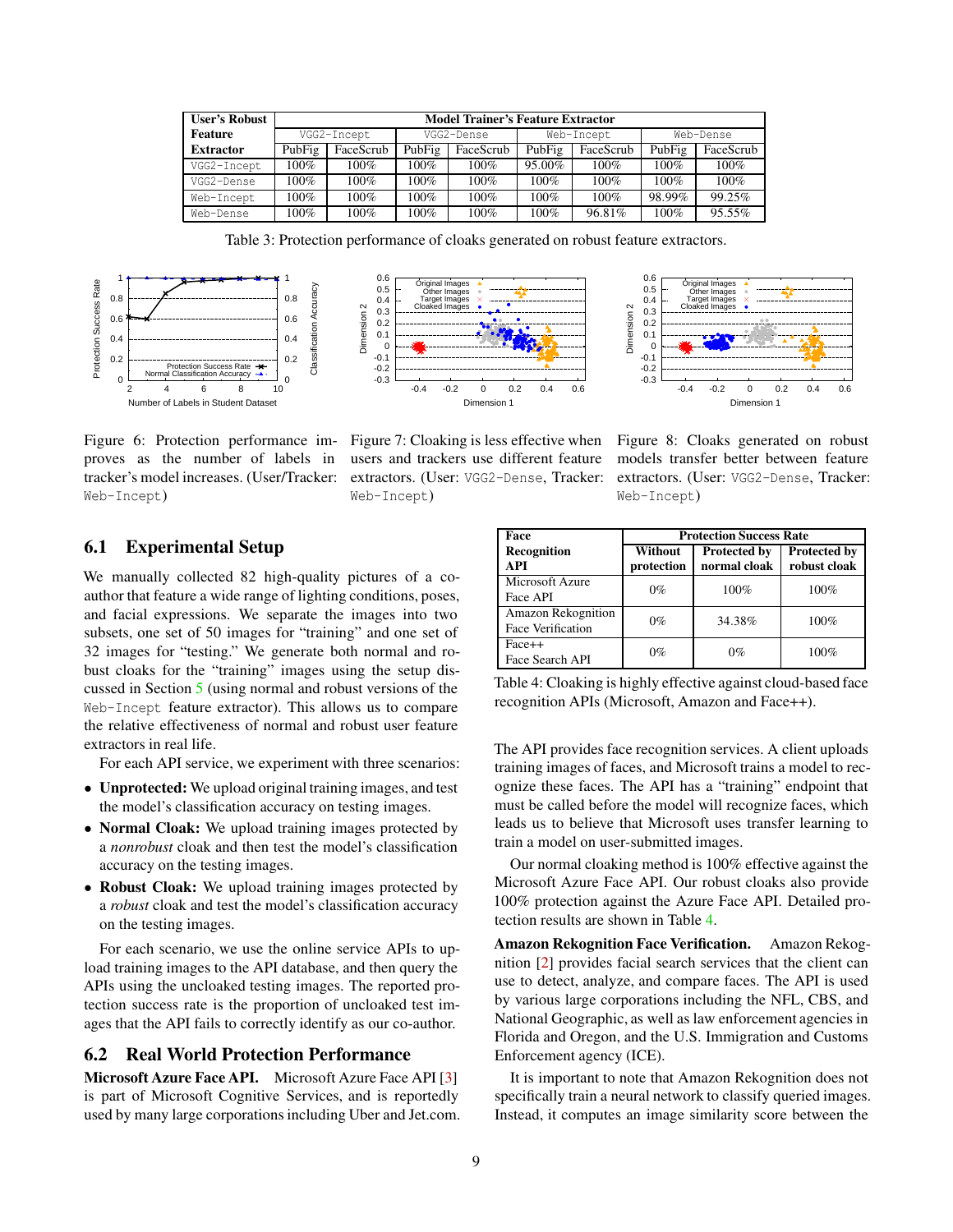queried image and the ground truth images for all labels. If the similarity score exceeds a threshold for some label, Amazon returns a match. Our cloaking technique is not designed to fool a tracker who uses similarity matching. However, we believe our cloaking technique should still be effective against Amazon Rekognition, since cloaks create a feature space separation between original and cloaked images that should result in low similarity scores between them.

Table [4](#page-8-2) shows that our normal cloaks only achieve a protection success rate of 34.38%. However, our robust cloaks again achieve a 100% protection success rate.

Face++. Face++ [\[4\]](#page-13-34) is a well-known face recognition system developed in China that claims to be extremely robust against a variety of attacks (*i.e.* adversarial masks, makeup, etc.). Due to its high performance and perceived robustness, Face++ is widely used by financial services providers and other security-sensitive customers. Notably, Alipay uses Face++'s services to authenticate users before processing payments. Lenovo also uses Face++ services to perform facebased authentication for laptop users.

Our results show that normal cloaking is completely ineffective against Face++ (0% protection success rate; see Table [4\)](#page-8-2). This indicates that their model is indeed extremely robust against input perturbations. However, as before, our robust cloaks achieve a 100% success rate.

Summary. Microsoft Azure Face API, Amazon Rekognition and Face++ represent three of the most popular and widely deployed facial recognition services today. The success of Fawkes cloaking techniques suggests our approach is realistic and practical against production systems. While we expect these systems to continue improving, we expect cloaking techniques to similarly evolve over time to keep pace.

### <span id="page-9-0"></span>7 Trackers with Uncloaked Image Access

Thus far we have assumed that the tracker only has access to *cloaked images* of a user, *i.e.* the user is perfect in applying her cloaking protection to her image content, and disassociating her identity from images posted online by friends. In real life, however, this may be too strong an assumption. Users make mistakes, and unauthorized labeled images of the user can be taken and published online by third parties such as newspapers and websites.

In this section, we consider the possibility of the tracker obtaining leaked, uncloaked images of a target user, *e.g.* Alice. We first evaluate the impact of adding these images to the tracker's model training data. We then consider possible mechanisms to mitigate this impact by leveraging the use of limited sybil identities online.

## 7.1 Impact of Uncloaked Images

Intuitively, a tracker with access to some labeled, uncloaked images of a user (*e.g.* Alice) has a much greater chance of training a model *M* that successfully recognizes clean images

of Alice. Training a model with both cloaked and uncloaked images of Alice means the model will observe a much larger spread of features all designated as Alice. Depending on how *M* is trained and the presence/density of other labels, it can a) classify both regions of features as Alice; b) classify both regions and the region between them as Alice; or c) ignore these feature dimensions and identify Alice using some alternative features (*e.g.* other facial features) that connects both uncloaked and cloaked versions of Alice's images.

We assume the tracker cannot visually distinguish between cloaked and uncloaked images and trains their model on both. We quantify the impact of training with uncloaked images using a simple test with cloaks generated from [§5.2](#page-6-3) and a model trained on both cloaked and uncloaked images. Figure [10](#page-11-0) shows the drop in protection success for FaceScrub dataset as the ratio of uncloaked images in the training dataset increases. The protection success rate drops below 38.89% when more than 15.27% of the user's images are uncloaked.

Next, we consider proactive mitigation strategies against leaked images. The most direct solution is to intentionally release more cloaked images, effectively flooding a potential tracker's training set with cloaked images to dominate any leaked uncloaked images. In addition, we consider the use of a cooperating secondary identity (more details below). For simplicity, we assume that: trackers have access to a *small* number of a user's uncloaked images; the user is unaware of the contents of the uncloaked images obtained by the tracker; and users know the feature extractor used by the tracker.

## 7.2 Sybil Accounts

In addition to proactive flooding of cloaked images, we explore the use of cooperative *Sybil accounts* to induce model misclassification. A Sybil account is a separate account controlled by the user that exists in the same Internet community (*i.e.* Facebook, Flickr) as the original account. Sybils already exist in numerous online communities [\[67\]](#page-14-19), and are often used by real users to curate and compartmentalize content for different audiences [\[26\]](#page-13-36). While there are numerous detection techniques for Sybil detection, individual Sybil accounts are difficult to identify or remove [\[60\]](#page-14-20).

In our case, we propose that privacy-conscious users create a secondary identity, preferably not connected to their main identity in the metadata or access patterns. Its content can be extracted from public sources, from a friend, or even generated artificially via generative adversarial networks (GANs) [\[32\]](#page-13-37). Fawkes modifies Sybil images (in a manner similar to cloaking) to provide additional protection for the user's original images. Since Sybil and user images reside in the same communities, we expect trackers will collect both. While there are powerful re-identification techniques that could be used to associate the Sybil back to the original user, we assume they are impractical for the tracker to apply at scale to its population of tracked users.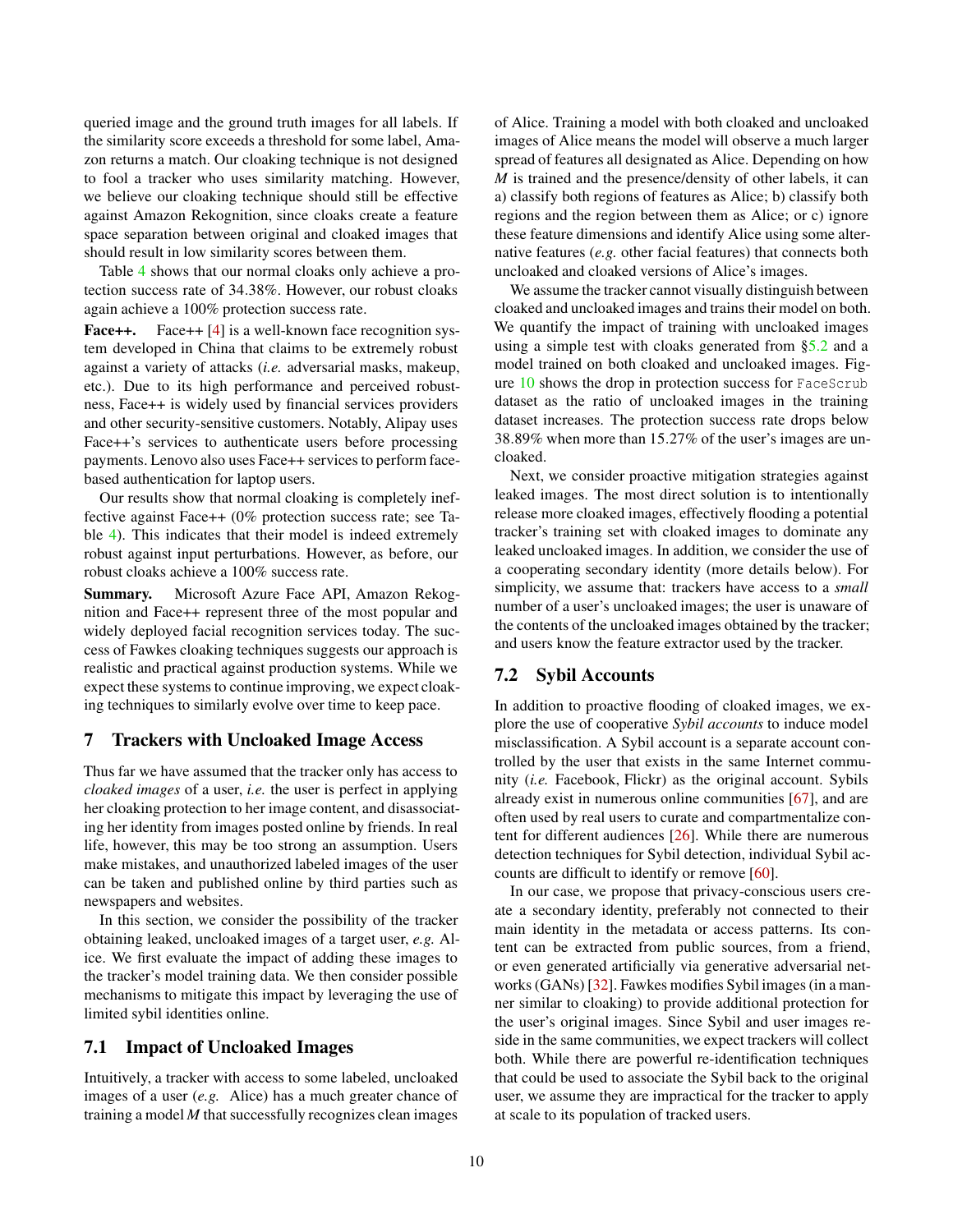<span id="page-10-0"></span>

Figure 9: Intuition behind Sybil integration visualized in a 2D feature space. Without Sybils, a tracker's model will use leaked training images of *U* to learn *U*'s true feature space (left), leading to the correct classification of images of *U*. Sybil images *S* complicate the model's decision boundary and cause misclassification of *U*'s images, even when leaked images of *U* are present (right).

Sybil Intuition. To bolster cloaking effectiveness, the user modifies Sybil images so they occupy the same feature space as a user's uncloaked images. These Sybil images help confuse a model trained on both Sybil images *and* uncloaked/cloaked images of a user, increasing the protection success rate. Figure [9](#page-10-0) shows the high level intuition. Without Sybil images, models trained on a small portion of uncloaked (leaked) images would easily associate test images of the user with the user's true label (shown on left). Because the leaked uncloaked images and Sybil images are close by in their feature space representations, but labeled differently (*i.e.* " User 1" and "User 2"), the tracker model must create additional decision boundaries in the feature space (right figure). These additional decision boundaries decrease the likelihood of associating the user with her original feature space.

For simplicity, we explore the base case where the user is able to obtain one single Sybil identity to perform feature space obfuscation on her behalf. Our technique becomes even more effective with multiple Sybils, but provides much of its benefit with images labeled with a single Sybil identity. Creating Sybil images. Sybil images are created by adding a specially designed cloak to a set of candidate images. Let  $x_C$  be an image from the set of candidates the user obtains (*i.e.* images generated by a GAN) to populate the Sybil account. To create the final Sybil image, we create a cloak  $\delta(x_C, x)$  that minimizes the feature space separation between  $x_C$  and user's original image  $x$ , for each candidate. The optimization is equivalent to setting *x* as the target and optimizing to create  $x_C \oplus \delta(x_C, x)$  as discussed in [§4.](#page-4-1) After choosing the final  $x_c$  from all the candidates, a ready-to-upload Sybil image  $x_S = x_C \oplus \delta(x_C, x)$ .

# 7.3 Efficacy of Sybil Images

Sybil accounts can increase a user's protection success rate when the tracker controls a small number of a user's uncloaked images. To experimentally validate this claim, we choose a label from the tracker's dataset to be the Sybil account (controlled by the user), and split the user's images into

two disjoint sets: *A* contains images that were processed by Fawkes, and whose cloaked versions have been shared online; and *B* contains original images leaked to the tracker. For each synthetic image of the Sybil, we randomly select an uncloaked image of the user in set *A*. We select one Sybil image per uncloaked image in *A*. Then, we cloak all the candidate images using the methodology discussed in [§4.](#page-4-1) The resulting Sybil images mimic the feature space representation of uncloaked user images. From the tracker's perspective, they have access to cloaked user images from set *A*, uncloaked images from set *B*, and the Sybil images.

Figure [11](#page-11-0) compares the protection success rate with and without Sybil accounts (with Web-Incept as user's and tracker's feature extractor). The use of a Sybil account significantly improves the protection success rate when an attacker has a small number of original images. The protection success rate remains above 87.33% when the ratio of the original images owned by the tracker is less than 30.63%.

As discussed, a user can create as many Sybil images as they desire. When the user uploads more Sybil images, the protection success rate increases. Figure [11](#page-11-0) shows that when the user has uploaded 2 Sybil images per uncloaked image, the protection success rate increases by 5.50%.

Jointly Optimize Multiple Feature Extractors. The user may not know the tracker's exact feature extractor. However, given the small number of face feature extractors available online, she is likely to know that the tracker would use one of several candidate feature extractors. Thus, she could jointly optimize the Sybil cloaks to simultaneously fool all the candidate feature extractors.

We test this in a simple experiment by jointly optimizing Sybil cloaks on the four feature extractors from [§5.](#page-5-0) We evaluate the cloak's performance when the tracker uses one of the four. Figure [12](#page-11-0) shows the Sybil effectiveness averaged across the 4 feature extractors. The average protection success rate remains above 64.88% when the ratio of the original images owned by the tracker is less than 30.63%.

### 8 Countermeasures

In this section, we explore potential countermeasures a tracker could employ to reduce the effectiveness of image cloaking. We consider and (where possible) empirically validate methods to *remove* cloaks from images, as well as techniques to detect the presence of cloak perturbations on images. Our experiments make the strongest possible assumption about the tracker: that they know the precise feature extractor a user used to optimize cloaks. We test our countermeasures on a tracker's model trained on the FaceScrub dataset. Cloaks were generated using the same robust VGG2-Dense feature extractor from [§5.3.](#page-6-0)

Inherent Limits on Cloaking Success. We acknowledge that cloaking becomes less effective when an individual is an *active target* of a tracker. If a tracker strongly desires to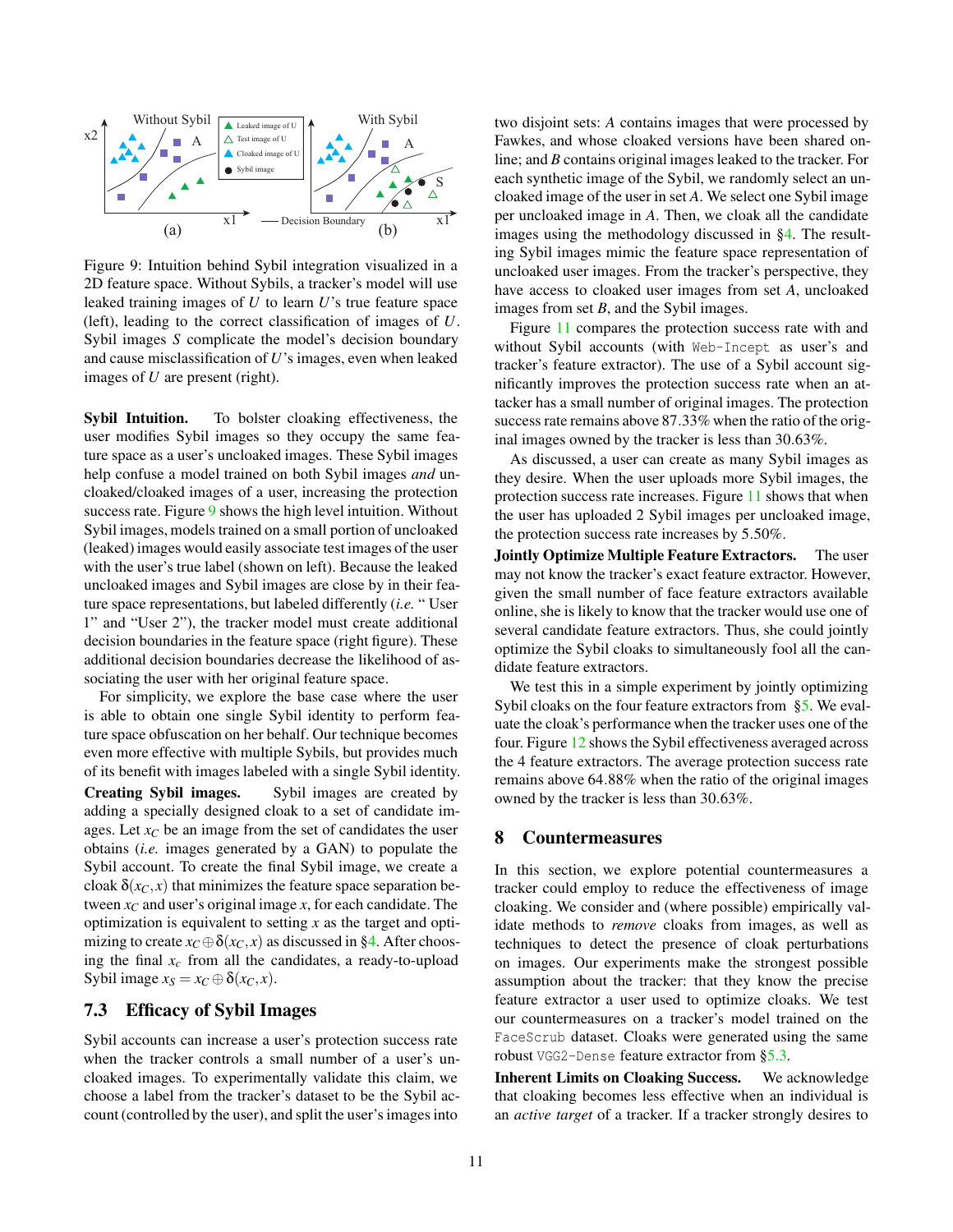<span id="page-11-0"></span>

Figure 10: Protection success rate decreases when the tracker has more original user images. (User/Tracker: Web-Incept)

<span id="page-11-2"></span>

Figure 13: Normal classification ac-Figure 14: Normal classification accucuracy decreases as input blurring in-racy decreases as Gaussian noise is creases but protection success rate re-added to inputs but protection success mains high.



Figure 11: Protection success rate is high when the user has a Sybil account, even if tracker has original user images. (User/Tracker: Web-Incept)



rate remains high.



Figure 12: Sybils jointly optimized on four feature extractors have reasonably high protection success for each individual extractor.



Figure 15: Protection success rate and normal classification accuracy increase as image quality increases.

train a model that recognizes a certain individual, they can take drastic measures that cloaking cannot withstand. For example, a tracker could learn their movements or invade their privacy (*i.e.* learn where they live) by following them physically.

### 8.1 Cloak Disruption

Without knowing which images in the dataset are cloaked, the tracker may utilize the following techniques to disrupt Fawkes' protection performance, 1) transforming images or 2) deploying an extremely robust model. We present and evaluate Fawkes's performance against these two potential countermeasures.

Image Transformation. A simple technique to mitigate the impact of small image perturbations is to transform images in the training dataset before using them for model training [\[8,](#page-13-38)[15,](#page-13-39)[18\]](#page-13-40). These transformations include image augmentation, blurring, or adding noise. Additionally, images posted online are frequently compressed before sharing (i.e. in the upload process), which could impact cloak efficacy.

However, we find that none of these transformations defeat our cloaks. The protection success rate remains 100% even when data augmentation is applied to cloaked images <sup>[5](#page-11-1)</sup>. Applying Gaussian blurring degrades normal accuracy by up to 18.04% (as kernel size increases) while cloak protection success rate remains  $> 98.22\%$  (see Figure [13\)](#page-11-2). Adding Gaussian noise to images merely disrupts normal classification accuracy – the cloak protection success rate remains above 100% as the standard deviation of the noise distribution increases (see Figure [14\)](#page-11-2). Even image compression cannot defeat our cloak. We use progressive JPEG [\[57\]](#page-14-21), reportedly used by Facebook and Twitter, to compress the images in our dataset. The image quality, as standard by Independent JPEG Group  $[1]$ , ranges from 5 to 95 (lower value = higher compression). As shown in Figure [15,](#page-11-2) image compression decreases the protection success rate, but more significantly degrades normal classification accuracy.

Robust Model. As shown in [§5,](#page-5-0) cloaks constructed on robust feature extractors transfer well to trackers' less robust feature extractors. Thus, a natural countermeasure a tracker could employ is training their model to be extremely robust.

Despite the theoretically proven trade-off between normal accuracy and robustness [\[56\]](#page-14-22), future work may find a way to improve model robustness while minimizing the accompanying drop in accuracy. Thus, we evaluate cloaking success when the tracker's model is much more robust than the user's feature extractor. In our simplified test, the user has a robust VGG2-Dense feature extractor (adversarially trained for 3 epochs), while the tracker has an extremely robust

<span id="page-11-1"></span> $5$ Image augmentation parameters: rotation range= $20^\circ$ , horizontal shift=15%, vertical shift=15%, zoom range=15%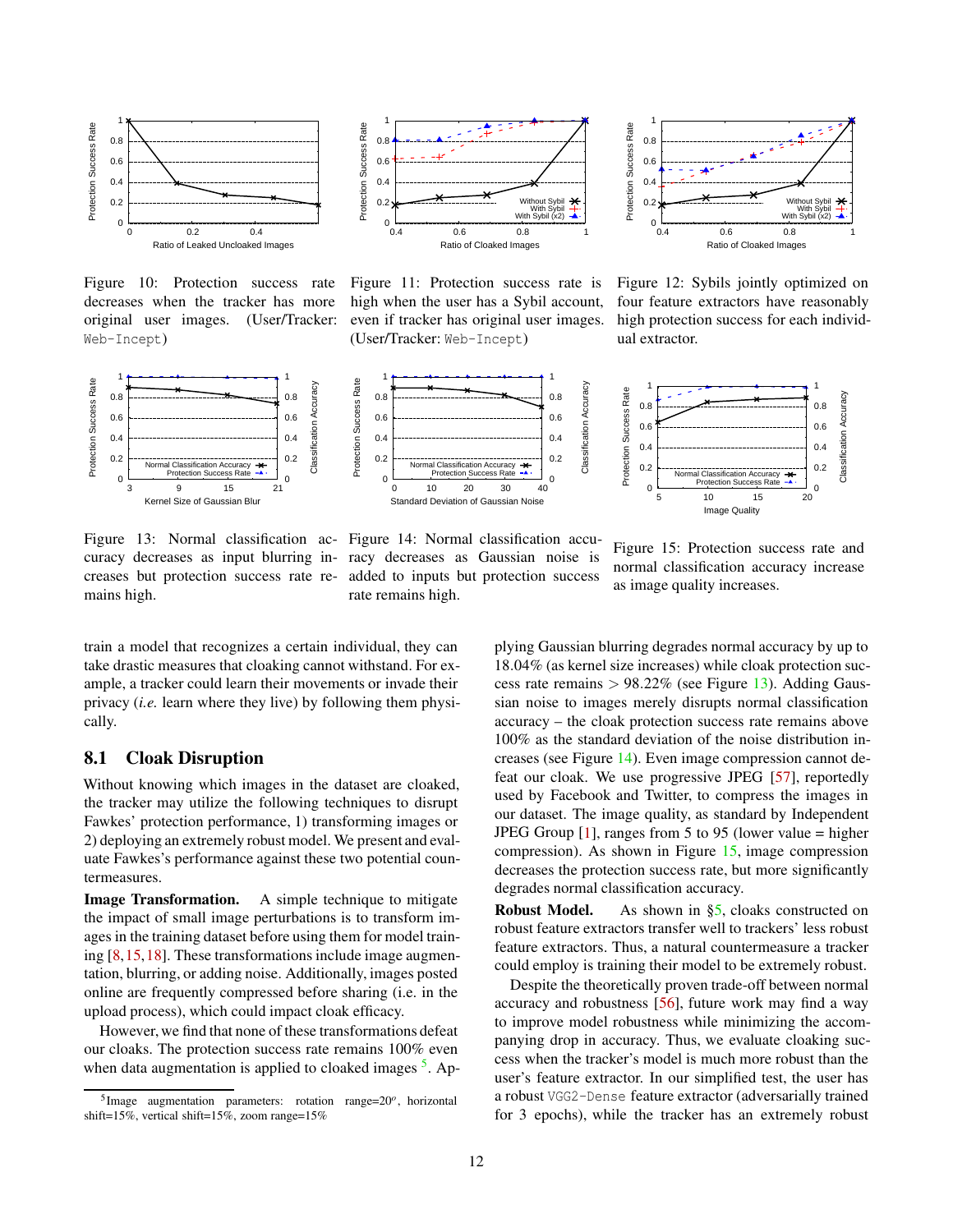<span id="page-12-2"></span>

Figure 16: When the user's feature extractor is much less robust than the tracker's feature extractor, the user can improve their protection success rate by increasing their DSSIM budget. (User: VGG2-Dense, Tracker: Web-Incept)

Web-Incept feature extractor (adversarially trained for 20 epochs). When the tracker's model is this robust, the user's cloak only achieves a 63.99% protection success rate.

However, if the user is extremely privacy sensitive, she could increase the visibility of her cloak perturbation to achieve a higher protection success rate. Figure [16](#page-12-2) highlights the trade off between protection success and the input DSSIM level. The cloak's protection success rate increases to 100% once the DSSIM perturbation is  $> 0.01^6$  $> 0.01^6$ .

# 8.2 Cloak Detection

We now propose techniques a tracker could employ to detect cloaked images in their dataset. We also discuss mitigations the user could apply to avoid detection.

Existing Poison Attack Detection. Since cloaking is a form of data poisoning, prior work on detecting poisoning attacks [\[11,](#page-13-41) [19,](#page-13-12) [40,](#page-13-42) [46,](#page-13-43) [49,](#page-14-23) [58\]](#page-14-24) could be helpful. However, all prior works assume that poisoning only affects a small percentage of training images, making outlier detection useful. Fawkes poisons an entire model class, rendering outlier detection useless by removing the correct baseline.

Anomaly Detection w/o Original Images. We first consider anomaly detection techniques in the scenario where the tracker does not have any original user images. If trackers obtain both target and cloaked user images, they can detect unusual closeness between cloaked images and target images in model feature space. Empirically, the *L*2 feature space distance between the cloaked class centroid and the target class centroid is 3 standard deviations smaller than the mean separation of other classes. Thus, user's cloaked images can be detected.

However, a user can trivially overcome this detection by maintaining separation between cloaked and target images during cloak optimization. To show this, we use the same experimental setup as in [§5.2](#page-6-3) but terminate the cloak optimization once a cloaked image is 20% of the original *L*2 distance from the target image. The cloak still achieves a 100% protection success rate, but the cloak/target separation remains large enough to evade the previous detection method.

Anomaly Detection w/ Original Images. When the trackers have access to original training images (see [§7\)](#page-9-0), they could use clustering to see if there are two distinct feature clusters associated with the user's images (i.e. cloaked and uncloaked). Normal classes should have only one feature cluster. To do this, the tracker could run 2 cluster K-means clustering on each class's feature space, flagging classes with two distinct centroids as potentially cloaked. When we run this experiment, we find that the distance between the two centroids of a protected user class is 3 standard deviations larger than the average centroid separation in normal classes. In this way, the tracker can use original images to detect the presence of cloaked images.

To reduce the probability of detection by this method, the user can choose a target class that does not create such a large feature space separation. We empirically evaluate this mitigation strategy using the same experimental configuration as in [§5.2](#page-6-3) but choose a target label with average (rather than maximal) distance from their class. The cloak generated with this method still achieves a 100% protection success rate, but *L*2 distance between the two cluster centroids is within 1 standard deviation of average. The user can evade this anomaly detection strategy.

## 9 Discussion and Conclusion

In this paper, we present a first proposal to protect users from unauthorized and unaccountable facial recognitions systems. Our approach applies small, carefully computed perturbations (cloaks) to images, so that they are shifted substantially in a recognition model's feature representation space, all while avoiding any changes visible to the naked eye. Our techniques work under a wide range of assumptions, and provide perfect protection against widely used, state-of-the-art models deployed by Microsoft, Amazon and Face++.

Protecting content using cloaks faces the inherent challenge of being *future-proof*, *i.e.* any technique we use to cloak images today might be overcome by a workaround in some future date, which would render previously protected images vulnerable. While we are under no illusion that this proposed system is itself future-proof, we believe it is an important and necessary first step in the development of user-centric privacy tools to resist unauthorized machine learning models. We hope that followup work in this space will eventually lead to long-term protection mechanisms that prevent the mining of personal content for user tracking and classification.

## <span id="page-12-1"></span>References

- [1] <http://apodeline.free.fr/DOC/libjpeg/libjpeg-3.html>. Using the IJG jpeg library: advanced features.
- <span id="page-12-0"></span>[2] <https://aws.amazon.com/rekognition/>. Amazon Rekognition Face Verification API.

<span id="page-12-3"></span> $6$ Previous work shows that DSSIM values up to 0.2 are imperceptible to the human eye [\[28\]](#page-13-23).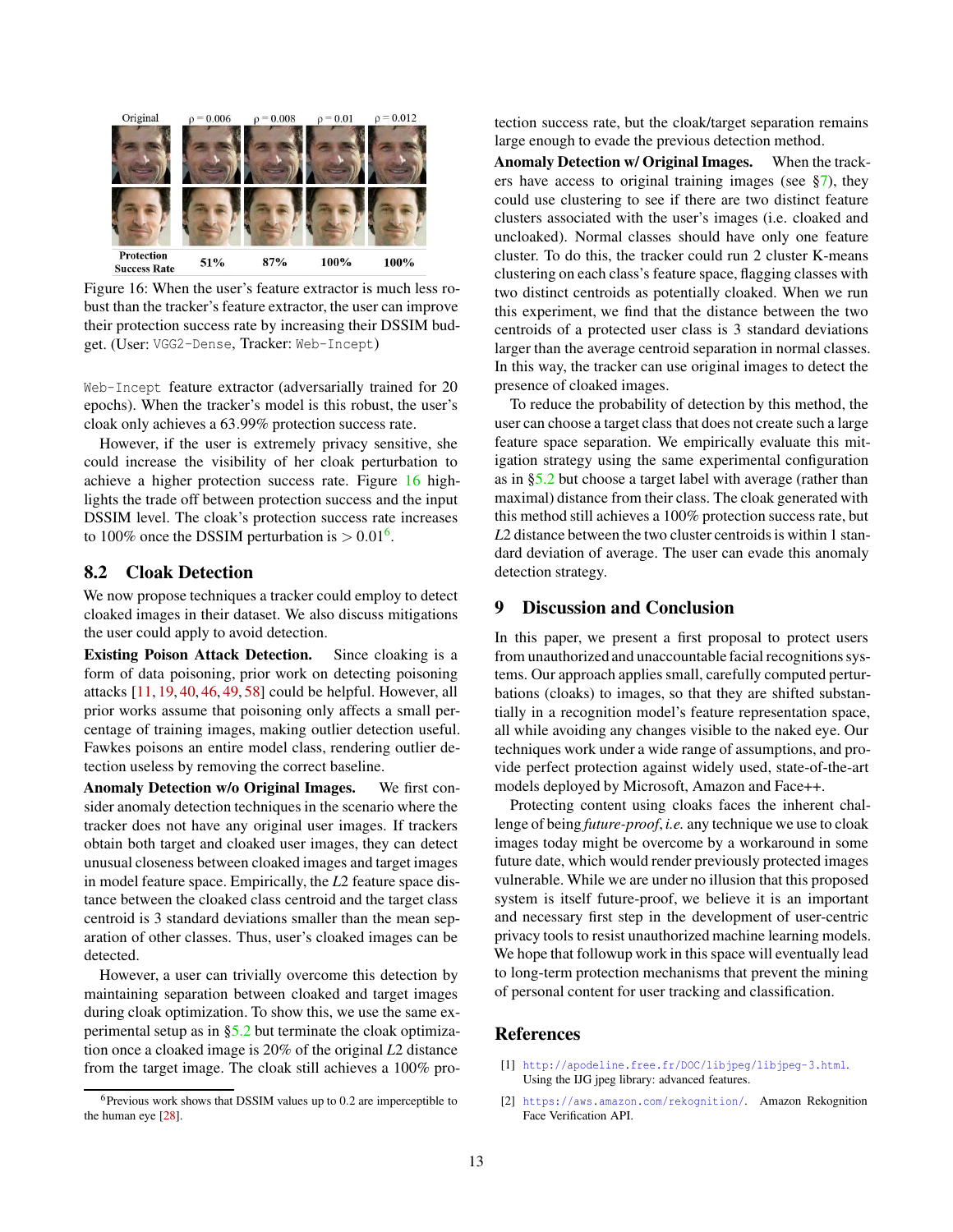- <span id="page-13-34"></span><span id="page-13-33"></span>[3] [https://azure.microsoft.com/en-us/services/cognitive](https://azure.microsoft.com/en-us/services/cognitive-services/face/)[services/face/](https://azure.microsoft.com/en-us/services/cognitive-services/face/). Microsoft Azure Face API.
- [4] <https://www.faceplusplus.com/face-searching/>. Face++ Face Searching API.
- <span id="page-13-28"></span>[5] <http://vision.seas.harvard.edu/pubfig83/>. PubFig83: A resource for studying face recognition in personal photo collections.
- <span id="page-13-15"></span>[6] ABADI, M., CHU, A., GOODFELLOW, I., MCMAHAN, H. B., MIRONOV, I., TALWAR, K., AND ZHANG, L. Deep learning with differential privacy. In *Proc. of CCS* (2016).
- <span id="page-13-25"></span>[7] CAO, Q., SHEN, L., XIE, W., PARKHI, O. M., AND ZISSERMAN, A. Vggface2: A dataset for recognising faces across pose and age. In *Proc. of IEEE FG* (2018).
- <span id="page-13-38"></span>[8] CARLINI, N., AND WAGNER, D. Adversarial examples are not easily detected: Bypassing ten detection methods. In *Proc. of AISec* (2017).
- <span id="page-13-19"></span>[9] CARLINI, N., AND WAGNER, D. Towards evaluating the robustness of neural networks. In *Proc. of S&P* (2017).
- <span id="page-13-35"></span>[10] CARLINI, N., AND WAGNER, D. Towards evaluating the robustness of neural networks. In *Proc. of S&P* (2017).
- <span id="page-13-41"></span>[11] CHEN, B., CARVALHO, W., BARACALDO, N., LUDWIG, H., ED-WARDS, B., LEE, T., MOLLOY, I., AND SRIVASTAVA, B. Detecting backdoor attacks on deep neural networks by activation clustering. *arXiv preprint arXiv:1811.03728* (2018).
- <span id="page-13-6"></span>[12] CROSS, J. Valley attorney: Facebook facial recognition carries identity theft risk. *KTAR News* (September 2019).
- <span id="page-13-17"></span>[13] DEMONTIS, A., MELIS, M., PINTOR, M., JAGIELSKI, M., BIGGIO, B., OPREA, A., NITA-ROTARU, C., AND ROLI, F. Why do adversarial attacks transfer? explaining transferability of evasion and poisoning attacks. In *Proc. of USENIX Security* (2019), pp. 321–338.
- <span id="page-13-16"></span>[14] DWORK, C. Differential privacy: A survey of results. In *International conference on theory and applications of models of computation* (2008), Springer, pp. 1–19.
- <span id="page-13-39"></span>[15] FEINMAN, R., CURTIN, R. R., SHINTRE, S., AND GARDNER, A. B. Detecting adversarial samples from artifacts. *arXiv preprint arXiv:1703.00410* (2017).
- <span id="page-13-14"></span>[16] FREDRIKSON, M., JHA, S., AND RISTENPART, T. Model inversion attacks that exploit confidence information and basic countermeasures. In *Proc. of CCS* (2015).
- <span id="page-13-31"></span>[17] GOODFELLOW, I. J., SHLENS, J., AND SZEGEDY, C. Explaining and harnessing adversarial examples. *arXiv preprint arXiv:1412.6572* (2014).
- <span id="page-13-40"></span>[18] GUO, C., RANA, M., CISSE, M., AND VAN DER MAATEN, L. Countering adversarial images using input transformations. *arXiv preprint arXiv:1711.00117* (2017).
- <span id="page-13-12"></span>[19] GUPTA, N., HUANG, W. R., FOWL, L., ZHU, C., FEIZI, S., GOLD-STEIN, T., AND DICKERSON, J. P. Strong baseline defenses against clean-label poisoning attacks. *arXiv preprint arXiv:1909.13374* (2019).
- <span id="page-13-4"></span>[20] HILL, K. The secretive company that might end privacy as we know it. NY Times, January 2020.
- <span id="page-13-3"></span>[21] HILL, K., AND KROLIK, A. How photos of your kids are powering surveillance technology. *The New York Times* (Oct 2019).
- <span id="page-13-26"></span>[22] HUANG, G., LIU, Z., VAN DER MAATEN, L., AND WEINBERGER, K. Q. Densely connected convolutional networks. In *Proc. of CVPR* (2017).
- <span id="page-13-22"></span>[23] JAN, S. T., MESSOU, J., LIN, Y.-C., HUANG, J.-B., AND WANG, G. Connecting the digital and physical world: Improving the robustness of adversarial attacks. In *Proc. of AAAI* (2019).
- <span id="page-13-10"></span>[24] KOMKOV, S., AND PETIUSHKO, A. Advhat: Real-world adversarial attack on arcface face id system. *arXiv preprint arXiv:1908.08705* (2019).
- <span id="page-13-20"></span>[25] KURAKIN, A., GOODFELLOW, I., AND BENGIO, S. Adversarial examples in the physical world. *arXiv preprint arXiv:1607.02533* (2016).
- <span id="page-13-36"></span>[26] LEE, N. Having multiple online identities is more normal than you think. Engadget, March 2016. [https://www.engadget.com/2016/](https://www.engadget.com/2016/03/04/multiple-online-identities) [03/04/multiple-online-identities](https://www.engadget.com/2016/03/04/multiple-online-identities).
- <span id="page-13-7"></span>[27] LI, T., AND LIN, L. Anonymousnet: Natural face de-identification with measurable privacy. In *Proc. of CVPR* (2019).
- <span id="page-13-23"></span>[28] LI, Y., YANG, X., WU, B., AND LYU, S. Hiding faces in plain sight: Disrupting ai face synthesis with adversarial perturbations. *arXiv preprint arXiv:1906.09288* (2019).
- <span id="page-13-30"></span>[29] LIU, Y., CHEN, X., LIU, C., AND SONG, D. Delving into transferable adversarial examples and black-box attacks. *arXiv preprint arXiv:1611.02770* (2016).
- <span id="page-13-32"></span>[30] MADRY, A., MAKELOV, A., SCHMIDT, L., TSIPRAS, D., AND VLADU, A. Towards deep learning models resistant to adversarial attacks. *arXiv preprint arXiv:1706.06083* (2017).
- <span id="page-13-5"></span>[31] MARI, A. Brazilian retailer quizzed over facial recognition tech. *ZD-Net* (March 2019).
- <span id="page-13-37"></span>[32] METZ, C., AND COLLINS, K. How an A.I. 'cat-and-mouse game' generates believable fake photos. NY Times, January 2018.
- <span id="page-13-0"></span>[33] MOZUR, P. Inside China's dystopian dreams: A.I., shame and lots of cameras. *The New York Times* (July 2018).
- <span id="page-13-27"></span>[34] NECH, A., AND KEMELMACHER-SHLIZERMAN, I. Level playing field for million scale face recognition. In *Proc. of CVPR* (2017).
- <span id="page-13-11"></span>[35] NEWTON, E. M., SWEENEY, L., AND MALIN, B. Preserving privacy by de-identifying face images. *IEEE transactions on Knowledge and Data Engineering 17*, 2 (2005), 232–243.
- <span id="page-13-29"></span>[36] NG, H.-W., AND WINKLER, S. A data-driven approach to cleaning large face datasets. In *Proc. of ICIP* (2014).
- <span id="page-13-24"></span>[37] NOCEDAL, J., AND WRIGHT, S. Numerical optimization, series in operations research and financial engineering. *Springer, New York, USA, 2006* (2006).
- <span id="page-13-2"></span>[38] O'FLAHERTY, K. Facial recognition at u.s. airports. should you be concerned? *Forbes* (March 2019).
- <span id="page-13-18"></span>[39] PAPERNOT, N., MCDANIEL, P., AND GOODFELLOW, I. Transferability in machine learning: from phenomena to black-box attacks using adversarial samples. *arXiv preprint arXiv:1605.07277* (2016).
- <span id="page-13-42"></span>[40] PAUDICE, A., MUÑOZ-GONZÁLEZ, L., GYORGY, A., AND LUPU, E. C. Detection of adversarial training examples in poisoning attacks through anomaly detection. *arXiv preprint arXiv:1802.03041* (2018).
- <span id="page-13-1"></span>[41] SATARIANO, A. Police use of facial recognition is accepted by british court. *The New York Times* (September 2019).
- <span id="page-13-8"></span>[42] SHAFAHI, A., HUANG, W. R., NAJIBI, M., SUCIU, O., STUDER, C., DUMITRAS, T., AND GOLDSTEIN, T. Poison frogs! targeted cleanlabel poisoning attacks on neural networks. In *Proc. of NeurIPS* (2018).
- <span id="page-13-21"></span>[43] SHAN, S., WILLSON, E., WANG, B., LI, B., ZHENG, H., AND ZHAO, B. Y. Gotta catch'em all: Using concealed trapdoors to detect adversarial attacks on neural networks. *arXiv preprint arXiv:1904.08554* (2019).
- <span id="page-13-9"></span>[44] SHARIF, M., BHAGAVATULA, S., BAUER, L., AND REITER, M. K. Accessorize to a crime: Real and stealthy attacks on state-of-the-art face recognition. In *Proc. of CCS* (2016).
- <span id="page-13-13"></span>[45] SHEN, J., ZHU, X., AND MA, D. Tensorclog: An imperceptible poisoning attack on deep neural network applications. *IEEE Access 7* (2019), 41498–41506.
- <span id="page-13-43"></span>[46] SHEN, S., TOPLE, S., AND SAXENA, P. Auror: Defending against poisoning attacks in collaborative deep learning systems. In *Proc. of ACSAC* (2016).